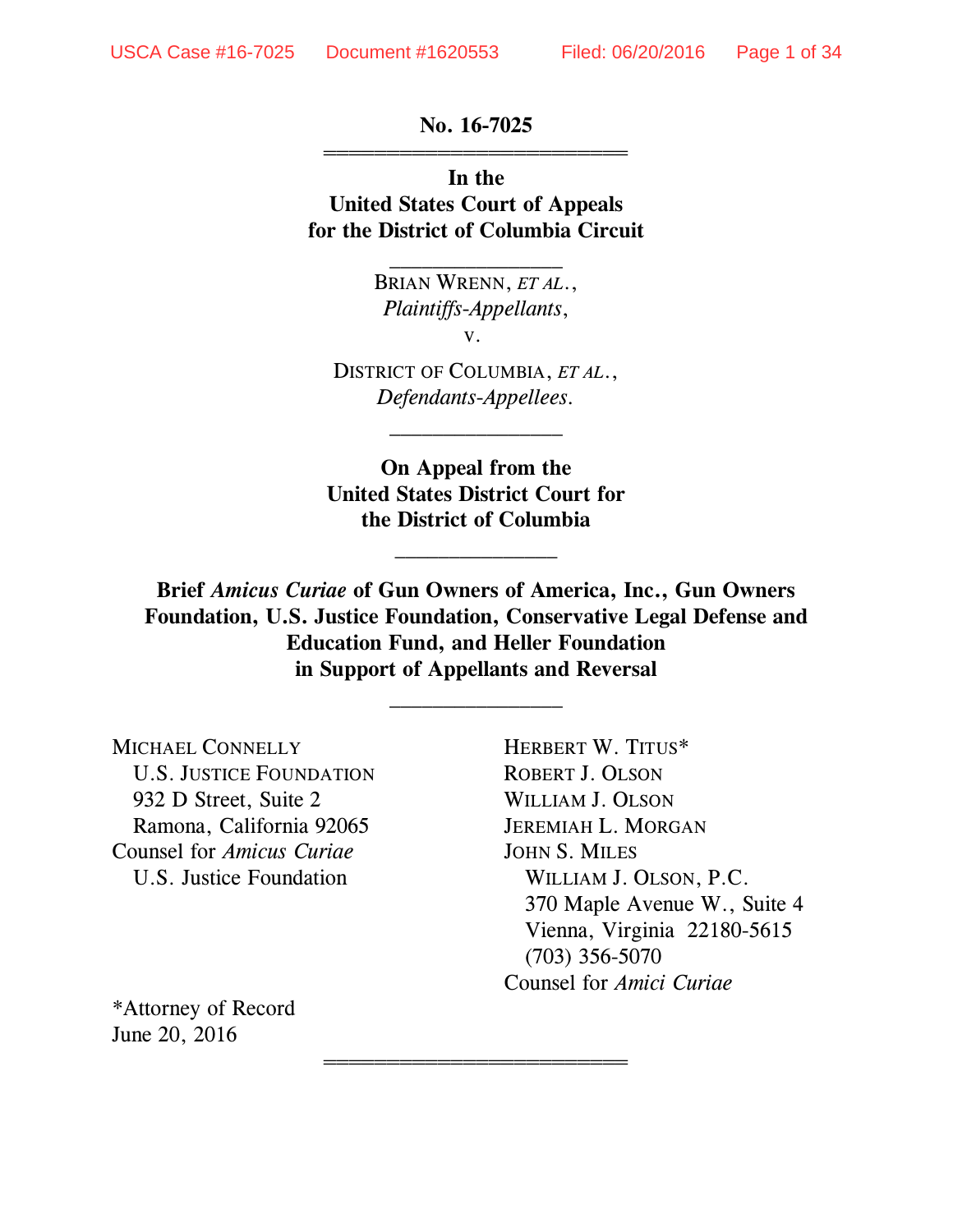## **CERTIFICATE AS TO PARTIES, RULINGS, AND RELATED CASES**

#### **Parties and** *Amici*

Except for the following, all parties, intervenors, and *amici curiae* appearing before the district court below and this Court are listed in the Brief for Appellant: *amici* Gun Owners of America, Inc., Gun Owners Foundation, U.S. Justice Foundation, Conservative Legal Defense and Education Fund, and Heller Foundation.

#### **Ruling under Review**

References to the ruling at issue appear in the Appellants' Brief.

#### **Related Cases**

Counsel adopt and incorporate by reference Appellants' statement with respect to related cases.

#### **Statutes and Regulations**

All applicable constitutional provisions, statutes, and regulations are set

forth in the Addendum to the Appellants' Brief.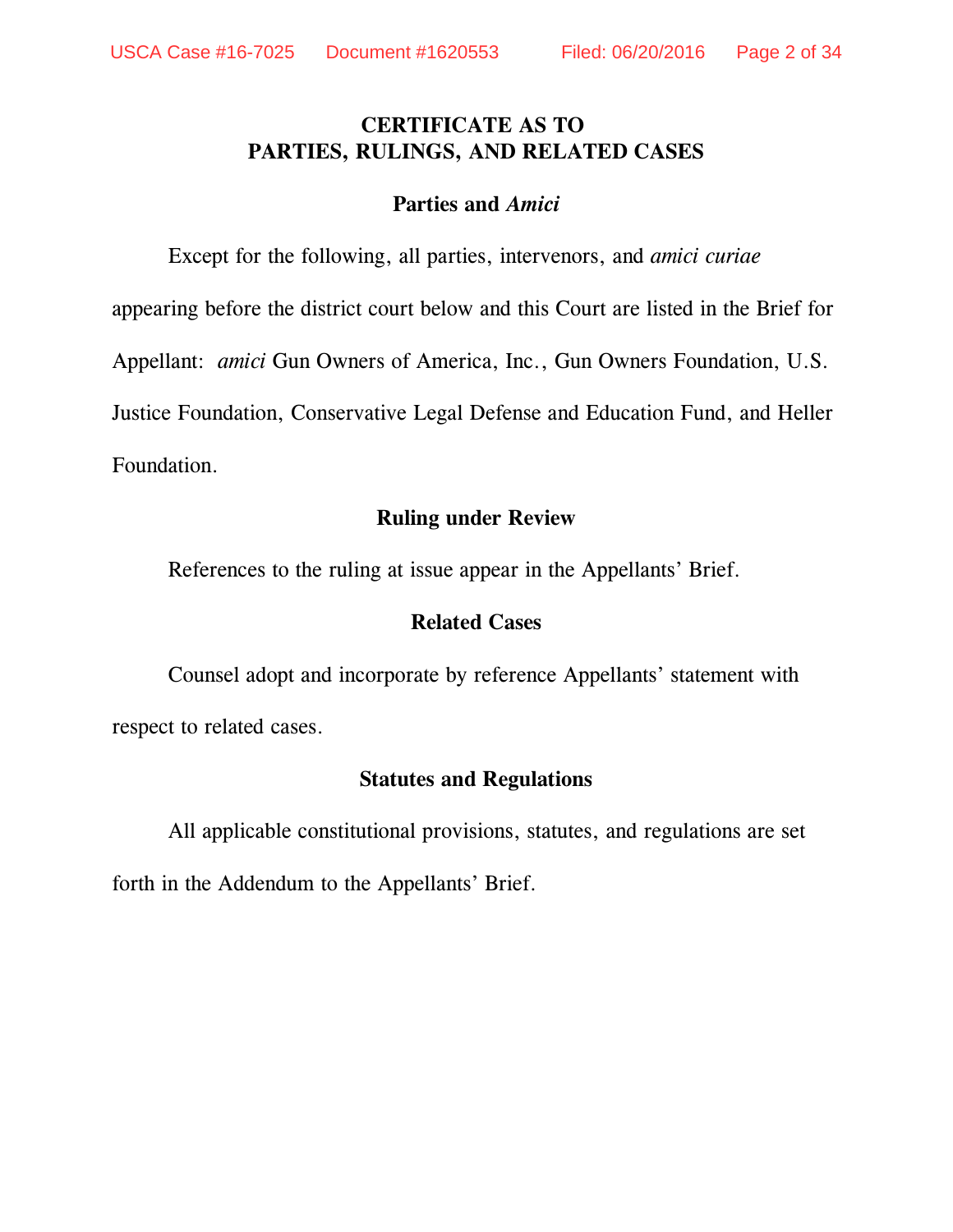ii

#### **CORPORATE DISCLOSURE STATEMENT**

The *amici curiae* herein, Gun Owners of America, Inc., Gun Owners Foundation, U.S. Justice Foundation, Conservative Legal Defense and Education Fund, and Heller Foundation through their undersigned counsel, submit this Corporate Disclosure Statement pursuant to Rules 26.1(b) and 29(c) of the Federal Rules of Appellate Procedure, and Rule 26.1 of the Rules of the United States Court of Appeals for the District of Columbia Circuit.

These *amici curiae* are non-stock, nonprofit corporations, none of which has any parent company, and no person or entity owns them or any part of them.

These *amici curiae* are represented herein by Herbert W. Titus, counsel of record, Robert J. Olson, William J. Olson, John S. Miles, and Jeremiah L. Morgan, of William J. Olson, P.C., 370 Maple Avenue West, Suite 4, Vienna, Virginia 22180-5615. Michael Connelly, U.S. Justice Foundation, 932 D Street, Suite 2, Ramona, California 92065 is co-counsel for *amicus curiae* U.S. Justice Foundation.

> */s/ Herbert W. Titus*  Herbert W. Titus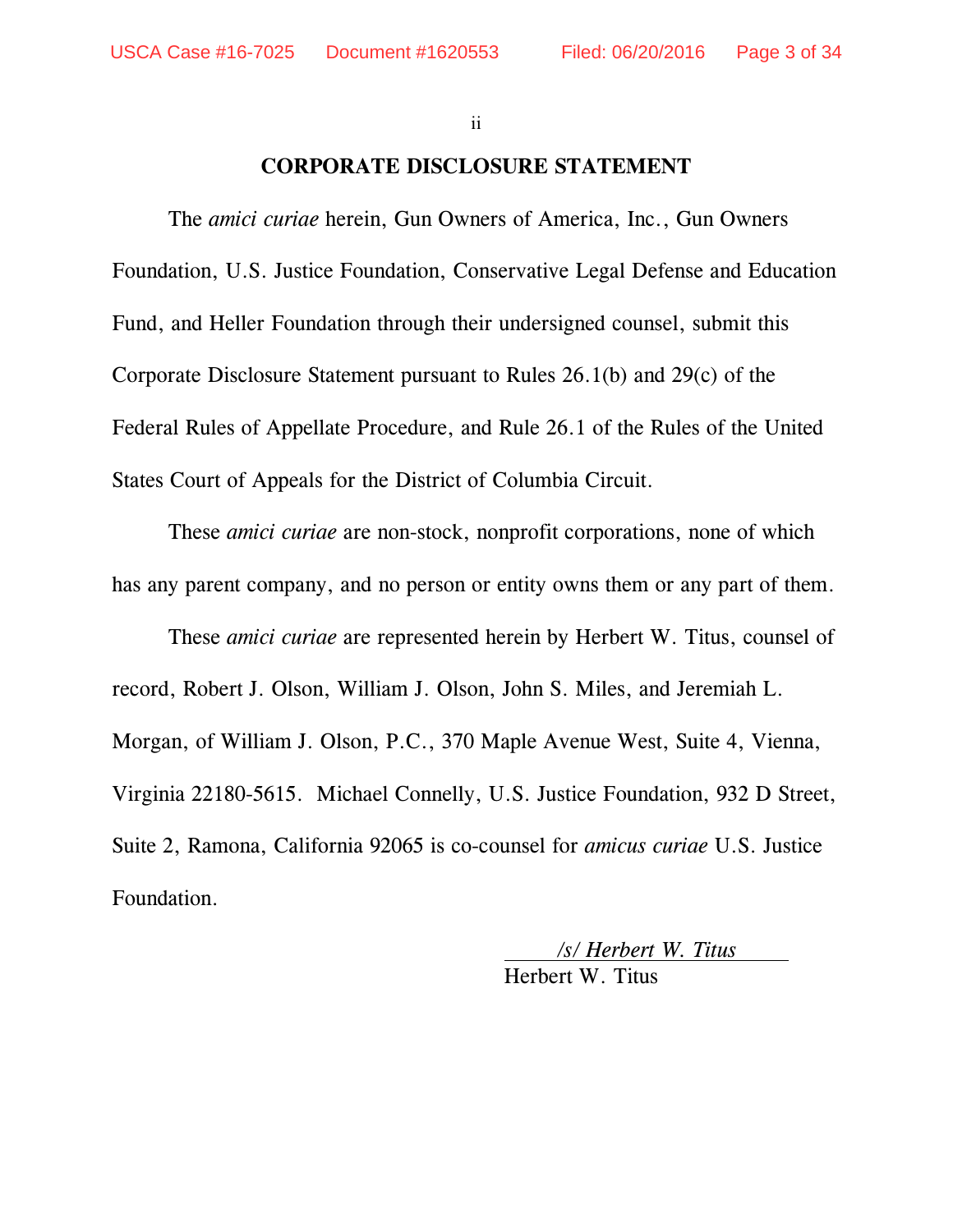#### iii

# **TABLE OF CONTENTS**

# Page

|                | <b>ARGUMENT</b> |                                                                                                                                                                            |
|----------------|-----------------|----------------------------------------------------------------------------------------------------------------------------------------------------------------------------|
| $\mathbf{I}$ . |                 | THE D.C. LICENSING LAW VIOLATES THE SUPREME LAW OF THE                                                                                                                     |
|                | A.              | The Right to Keep and Bear Arms Belongs to the People,                                                                                                                     |
| II.            |                 | THREE DISTRICT COURT OPINIONS DEMONSTRATE THAT THE TWO-<br>STEP TEST ADOPTED BY HELLER II AND HELLER III OPERATES TO<br>REPLACE THE RULE OF LAW WITH THE RULE OF JUDGES 13 |
|                | A.              |                                                                                                                                                                            |
|                | <b>B.</b>       | Judge Kollar-Kotelly's Opinion in Wrenn. 16                                                                                                                                |
|                | $\mathbf{C}$ .  |                                                                                                                                                                            |
|                | D.              |                                                                                                                                                                            |
|                |                 |                                                                                                                                                                            |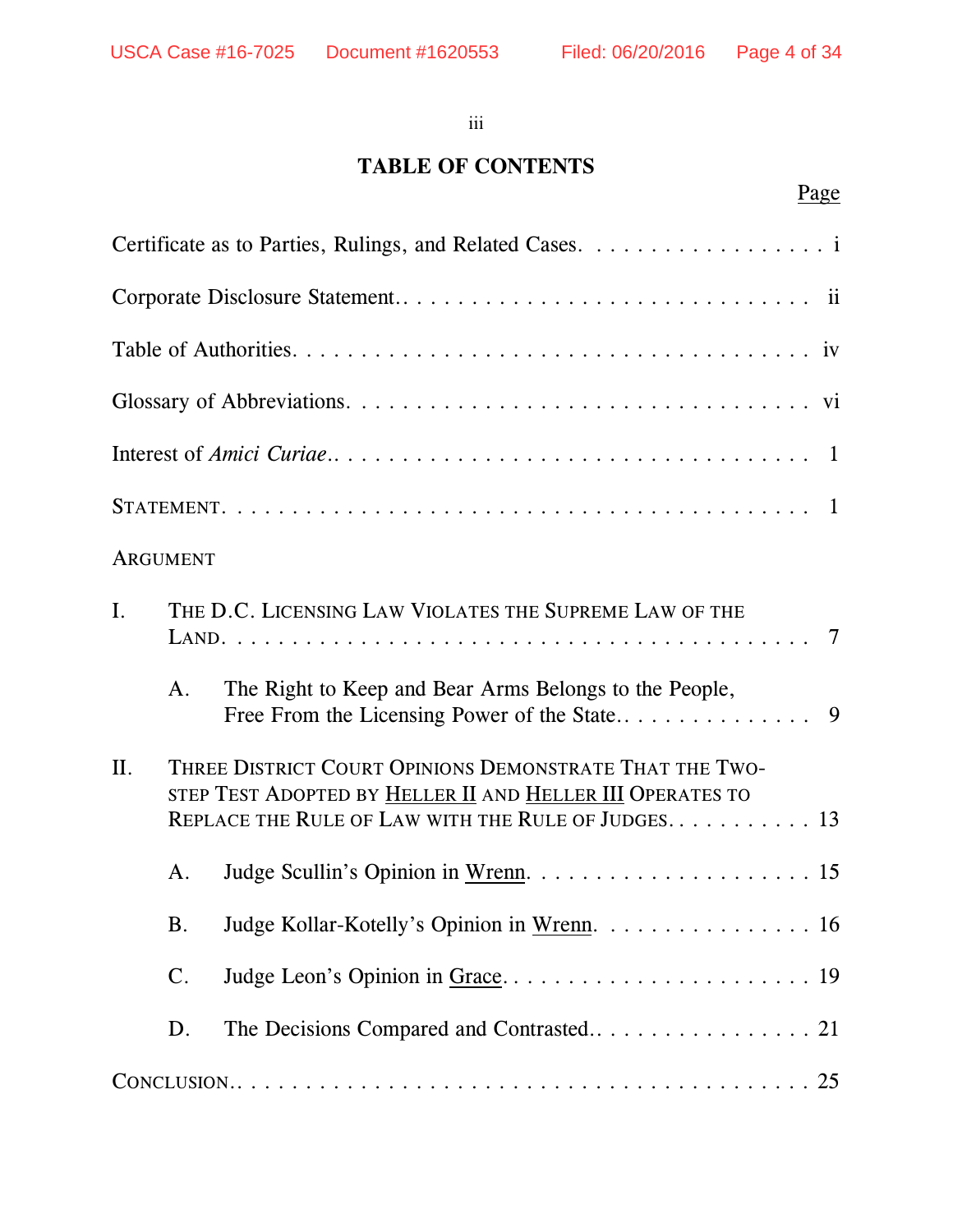iv

# **TABLE OF AUTHORITIES**

# **CONSTITUTION**

### Page

#### **CASES**

| Grace v. District of Columbia, 2016 U.S. Dist. LEXIS 28362 (D.D.C.                                                                                                                                                                                                                                                                 |
|------------------------------------------------------------------------------------------------------------------------------------------------------------------------------------------------------------------------------------------------------------------------------------------------------------------------------------|
|                                                                                                                                                                                                                                                                                                                                    |
| Harris v. Silvester, 2013 U.S. Dist. LEXIS 172946 (E.D. Cal. 2013) 3                                                                                                                                                                                                                                                               |
| * Heller v. District of Columbia, 554 U.S. 570 (2008). 2-7, 9-11, 14, 21, 24-25                                                                                                                                                                                                                                                    |
| Heller v. District of Columbia, 670 F.3d 1244 (D.C. Cir. 2011)                                                                                                                                                                                                                                                                     |
|                                                                                                                                                                                                                                                                                                                                    |
| Heller v. District of Columbia, 801 F.3d 264 (D.C. Cir. 2015)                                                                                                                                                                                                                                                                      |
|                                                                                                                                                                                                                                                                                                                                    |
| Kolbe v. O'Malley, 42 F. Supp. 3d 768 (D. Md. 2014). $\dots \dots \dots \dots \dots$                                                                                                                                                                                                                                               |
| Marbury v. Madison, 5 U.S. (1 Cranch) 127 (1803). 8, 14                                                                                                                                                                                                                                                                            |
|                                                                                                                                                                                                                                                                                                                                    |
| Peruta v. San Diego, 678 F. Supp. 2d 1046 (S.D. Cal. 2010). 4                                                                                                                                                                                                                                                                      |
| United States v. Emerson, 270 F.3d 203 ( $5th$ Cir. 2001). 1                                                                                                                                                                                                                                                                       |
|                                                                                                                                                                                                                                                                                                                                    |
|                                                                                                                                                                                                                                                                                                                                    |
| $\mathbf{r}$ $\mathbf{r}$ $\mathbf{r}$ $\mathbf{r}$ $\mathbf{r}$ $\mathbf{r}$ $\mathbf{r}$ $\mathbf{r}$ $\mathbf{r}$ $\mathbf{r}$ $\mathbf{r}$ $\mathbf{r}$ $\mathbf{r}$ $\mathbf{r}$ $\mathbf{r}$ $\mathbf{r}$ $\mathbf{r}$ $\mathbf{r}$ $\mathbf{r}$ $\mathbf{r}$ $\mathbf{r}$ $\mathbf{r}$ $\mathbf{r}$ $\mathbf{r}$ $\mathbf{$ |

# **MISCELLANEOUS**

| T.J. Capurso, "How Judges Judge: Theories on Judicial Decision      |
|---------------------------------------------------------------------|
| C. Cox, "The Judiciary's Role In Fundamental Transformation,"       |
| S. Levinson, "The Embarrassing Second Amendment," 99 YALE L. J. 637 |

\* Authorities upon which we chiefly rely are marked with asterisks.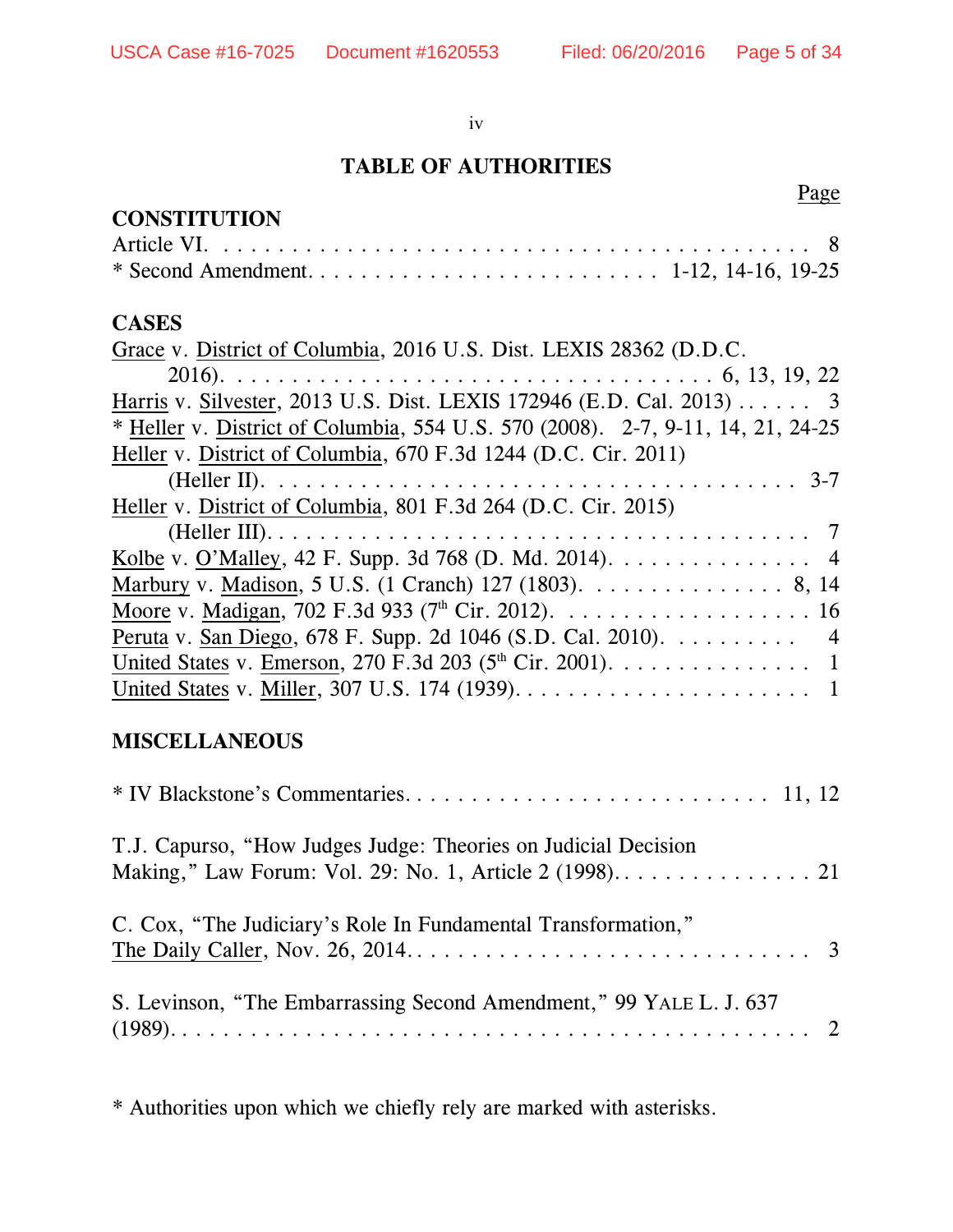#### v

| G. Reynolds & B. Denning, "Heller's Future in the Lower Courts,"<br>102 NORTHWESTERN UNIV. L. REV. 2035, 2036 (2008). 1, 2                                                                    |
|-----------------------------------------------------------------------------------------------------------------------------------------------------------------------------------------------|
| "Only 33% think most judges follow the law in their rulings."<br>Rasmussen Reports (Nov. 7, 2013). $\dots \dots \dots \dots \dots \dots \dots \dots \dots \dots \dots \dots$                  |
| N. Totenberg, "How Women Changed The High Court                                                                                                                                               |
| H. Willis, "The Doctrine of the Supremacy of the Supreme Court,"<br>6 INDIANA L. J. 241 (1931). $\ldots \ldots \ldots \ldots \ldots \ldots \ldots \ldots \ldots \ldots \ldots \ldots \quad 3$ |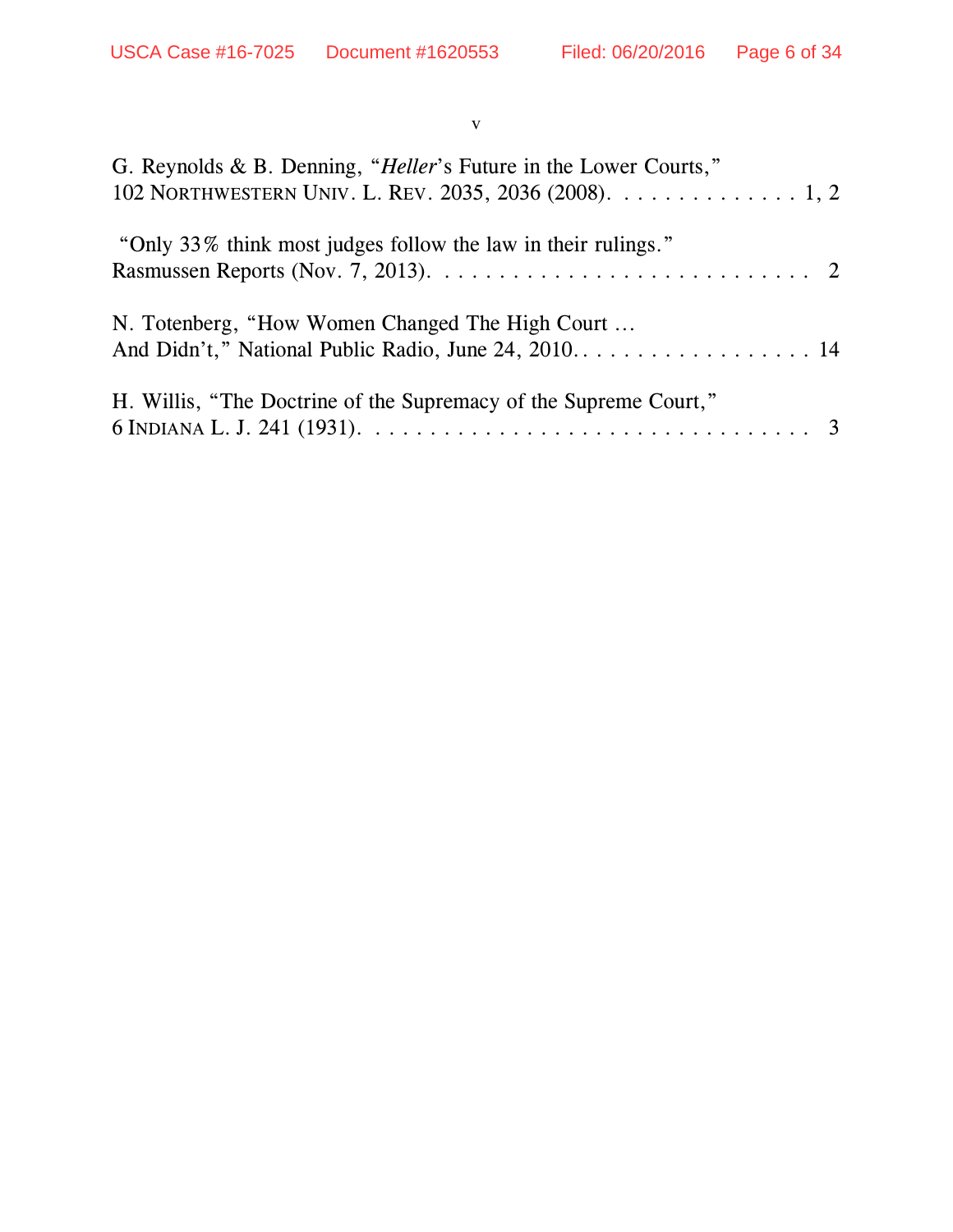#### **INTEREST OF** *AMICI CURIAE* 1

The *amici curiae* are nonprofit organizations, exempt from federal taxation under sections  $501(c)(3)$  or  $501(c)(4)$  of the Internal Revenue Code, and each is dedicated, *inter alia*, to the correct construction, interpretation, and application of the law. These *amici* have filed numerous *amicus curiae* briefs in Second Amendment cases including: [District of Columbia v. Heller](www.lawandfreedom.com/site/firearms/McDonald_Amicus.pdf), [McDonald v. City](<current%20document>www.lawandfreedom.com/site/firearms/McDonald_Amicus.pdf) [of Chicago](<current%20document>www.lawandfreedom.com/site/firearms/McDonald_Amicus.pdf), and [Heller v. District of Columbia \(Heller III\)](<current%20document>www.lawandfreedom.com/site/firearms/GOF%20Heller%20III%20Amicus%20Brief%20As%20Filed.pdf).

#### **STATEMENT**

For decades following United States v. Miller, 307 U.S. 174 (1939),<sup>2</sup> federal courts championed the pretense that the Second Amendment protected only a collective right to firearms. Widely disparaged in the legal literature by both pro-gun and anti-gun scholars, this collective rights idea was initially critically examined and rejected by the Fifth Circuit in United States v. Emerson, 270 F.3d 203 ( $5<sup>th</sup>$  Cir. 2001). Seven years later, relying on the Constitution's

All parties have consented to the filing of this brief *amicus curiae*. No <sup>1</sup> party's counsel authored the brief in whole or in part. No party or party's counsel contributed money that was intended to fund preparing or submitting the brief. No person other than these *amici curiae*, their members or their counsel contributed money that was intended to fund preparing or submitting this brief.

*See* G. Reynolds & B. Denning, "*Heller*'s Future in the Lower Courts," <sup>2</sup> 102 NORTHWESTERN UNIV. L. REV. 2035, 2036 (2008) [http://scholarlycommons.](http://scholarlycommons.law.northwestern.edu/nulr_online/122/) [law.northwestern.edu/nulr\\_online/122/](http://scholarlycommons.law.northwestern.edu/nulr_online/122/).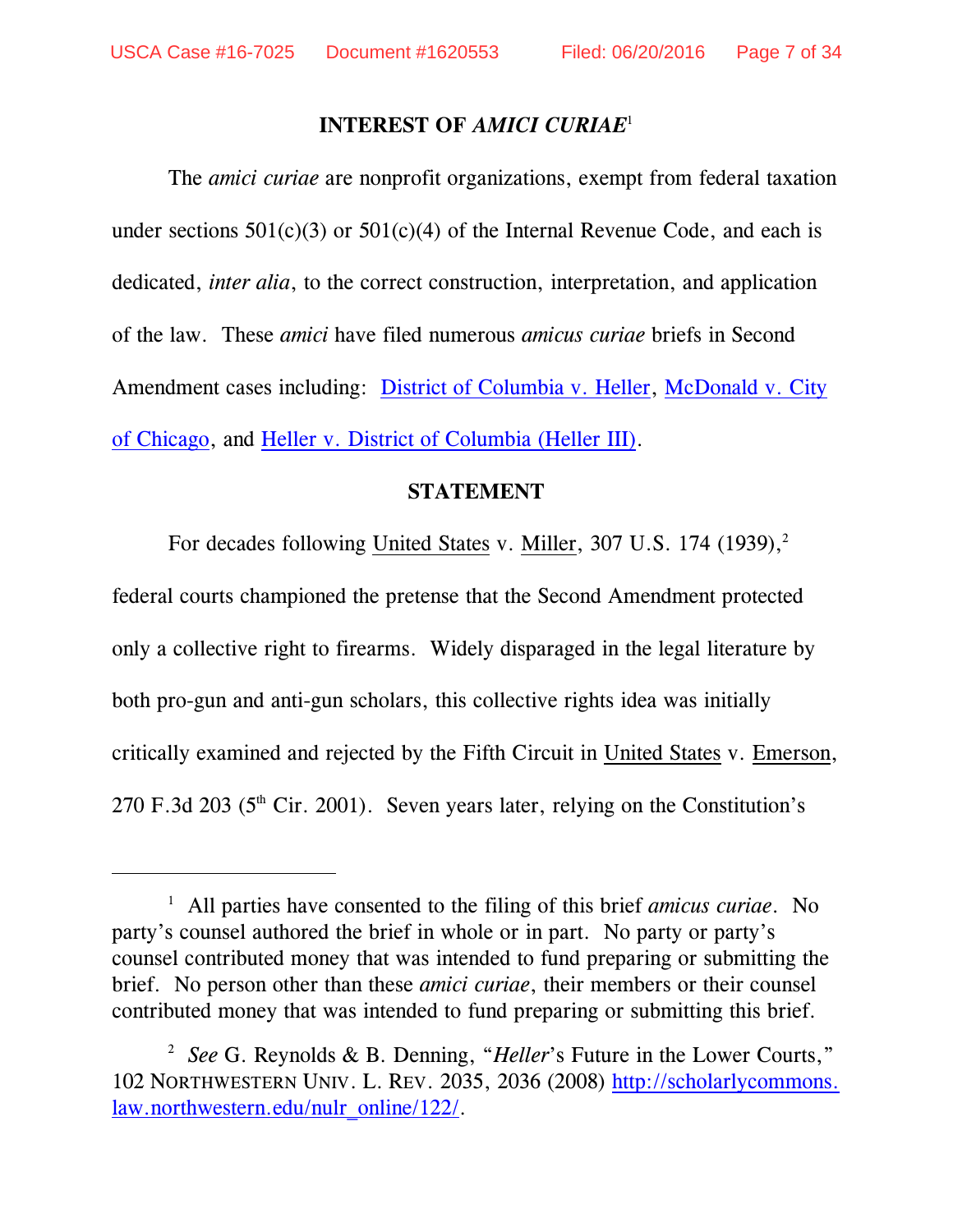text in its historical context, the Supreme Court ultimately refuted and rejected the collective rights approach. In Heller v. District of Columbia, 554 U.S. 570 (2008) ("Heller"), the collective rights theory was exposed for what it really was:

a mixture of sheer opposition to the idea of private ownership of guns and the perhaps subconscious fear that altogether plausible, perhaps even "winning," interpretations of the Second Amendment would present real hurdles to those of us supporting prohibitory regulation. [S. Levinson, "The Embarrassing Second Amendment," 99 YALE L. J. 637, 642 (1989).]

In the eight years since Heller, the federal judiciary has coalesced around yet another construct to empower government to "infringe" a right that the Constitution says "shall not be infringed." *See, e.g., Heller's* Future, at 2036 ("the courts of appeals have a history of more-or-less open hostility to claims of a private right to arms").

The American people have come to believe that the decisions rendered by judges more often reflect more of their personal political viewpoints and less of any principled legal reasoning.<sup>3</sup> And there appears to be empirical support for

<sup>&</sup>lt;sup>3</sup> See, e.g., "Only 33% Think Most Judges Follow the Law in Their Rulings." Rasmussen Reports (Nov. 7, 2013).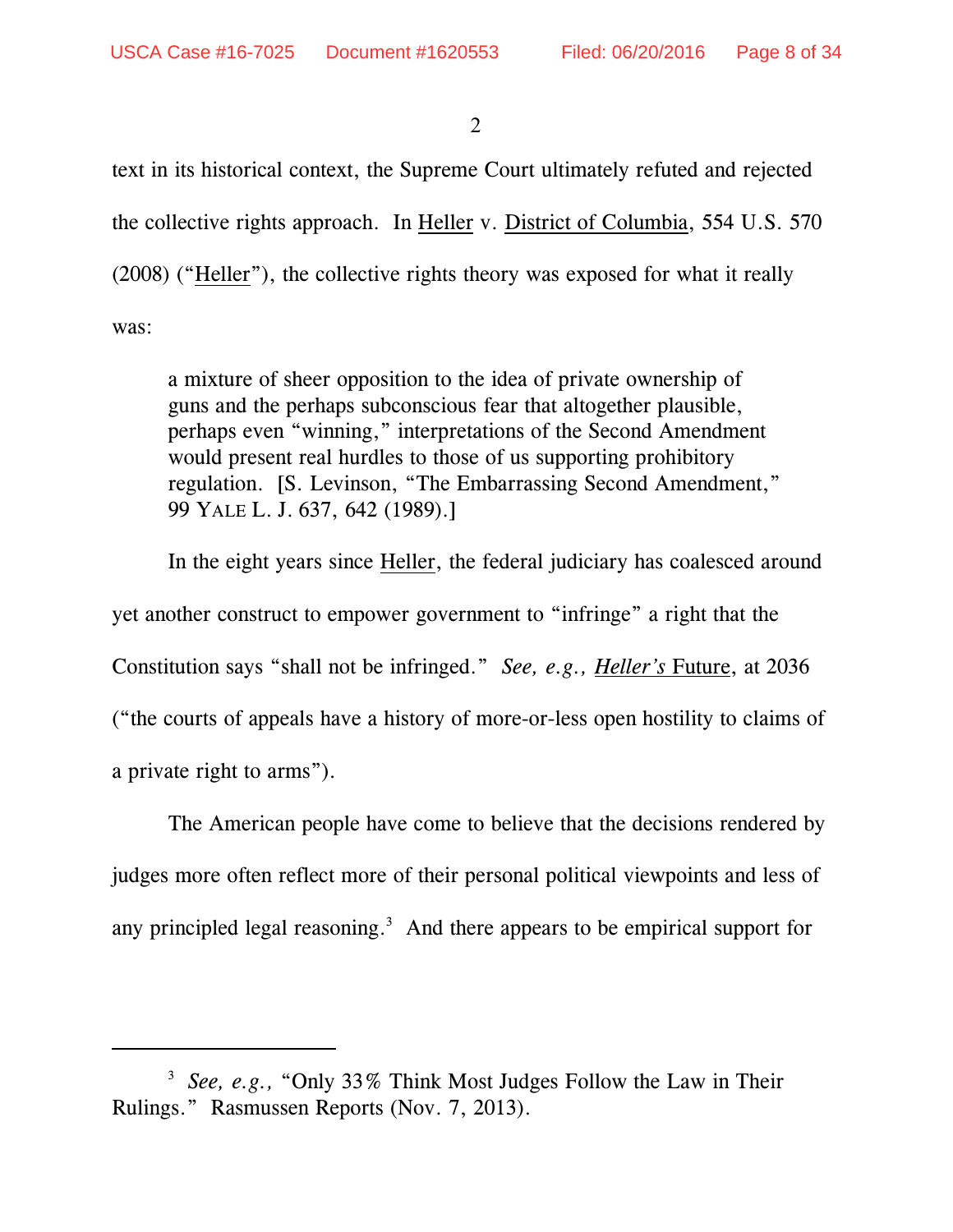the people's opinion. $4$  Today, "[n]ine of the 13 federal courts of appeal now have a majority of judges who were appointed by anti-gun presidents."<sup>5</sup>

Uncomfortable with the Heller decision and its implications, the lower courts have developed an atextual test — the "two-step approach." This test has allowed the courts to give the public the illusion of compliance with the Second Amendment and Heller, before tossing them aside in favor of a judge empowering interest-balancing test — of the exact sort rejected in Heller.<sup>7</sup>

<sup>6</sup> See Heller v. District of Columbia, 670 F.3d 1244 (D.C. Cir. 2011) ("Heller II") at 1252-53. In Heller II, this Court adopted the "two-step approach" to sanction the infringement of rights that "shall not be infringed." In step one of this test, a court is to determine whether a particular regulation "impinges" (infringes) conduct that the Second Amendment protects. *Id.* at 1252. In step two, the Court then "determine[s] whether the provision passes muster under the appropriate level of constitutional scrutiny." *Id.* Of course, the text of the Second Amendment states that the rights it protects "shall not be infringed" at all — not that it shall not be infringed unless the judge believes the law to be more important than the Constitution.

 $\frac{7}{7}$  This Court is not the only one to have sanctioned violations of the Second Amendment's plain text. *See also* Harris v. Silvester, 2013 U.S. Dist. LEXIS 172946 at \*8-9 (E.D. Cal. 2013) (noting that Defendant "at a minimum

<sup>&</sup>lt;sup>4</sup> See, e.g., H. Willis, "The Doctrine of the Supremacy of the Supreme Court," 6 INDIANA L. J. 241 (1931) ("more frequently ... a change in the position of the United States Supreme Court has been due to ... a change in the personnel of the Bench").

 $5$  C. Cox, "The Judiciary's Role In Fundamental Transformation," The Daily Caller, Nov. 26, 2014, [http://dailycaller.com/2014/11/26/the](http://dailycaller.com/2014/11/26/the-judiciarys-role-in-fundamental-transformation/)[judiciarys-role-in-fundamental- transformation/](http://dailycaller.com/2014/11/26/the-judiciarys-role-in-fundamental-transformation/).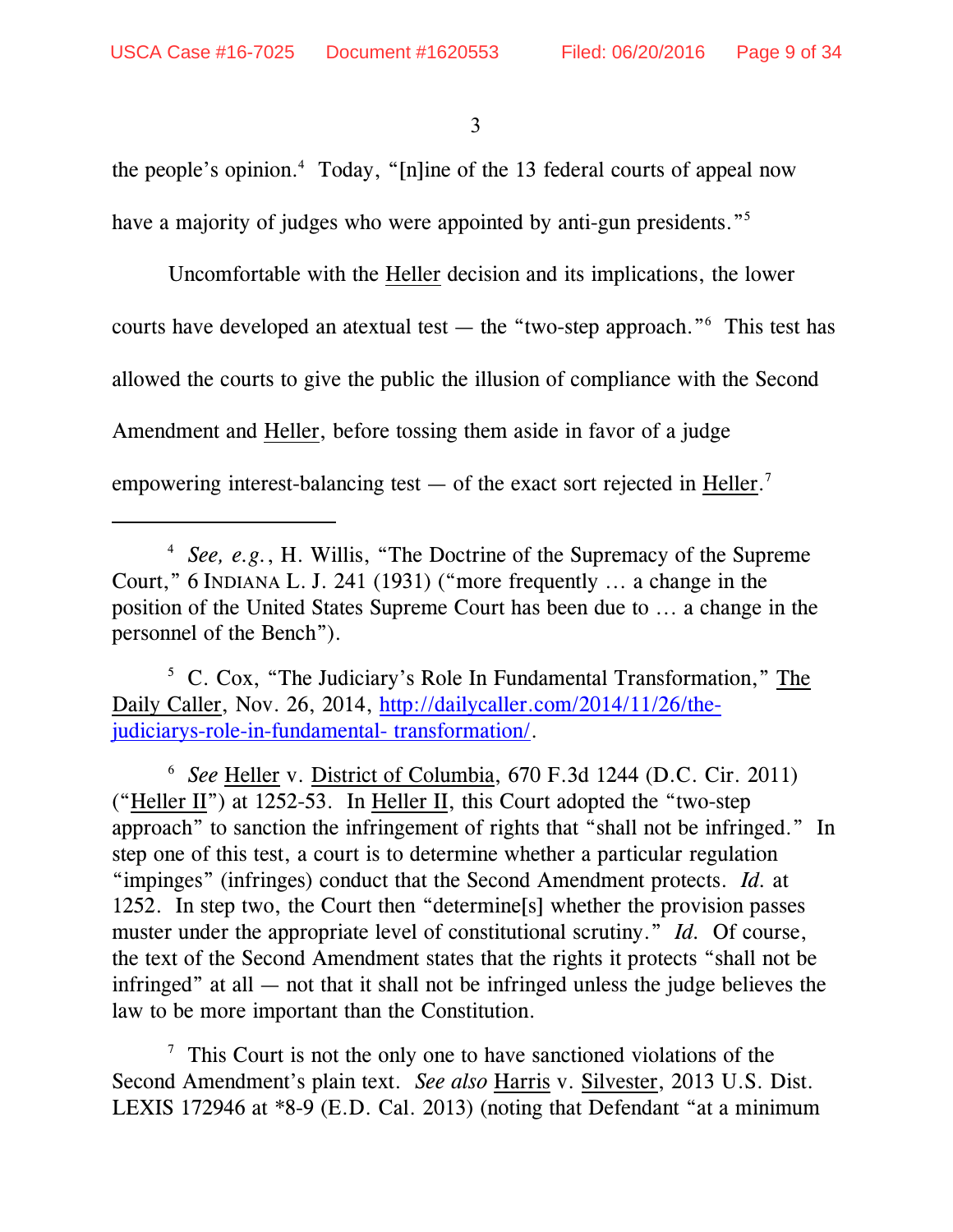In Heller, the Supreme Court specifically rejected the use of what were termed "judge-empowering 'interest-balancing inquir[ies]'" that override the Second Amendment's protections, "'ask[ing] whether the statute burdens a protected interest in a way or to an extent that is out of proportion to the statute's salutary effects upon other important governmental interests.'" *Id.* at 634. Yet that is exactly what the test embraced by the lower courts does, balancing (i) how severely a statute burdens Second Amendment rights, against (ii) the importance of the governmental interests at stake. *See*, *e.g.*, Heller II at 1254-55, 1258.

In Heller II, this Court was quick to make use of the Supreme Court's Heller language that "'the right secured by the Second Amendment is **not**

concedes that [the law] is a burden **and/or infringement** on the right to keep and bear arms," but then conducting an intermediate scrutiny analysis before deciding that the law infringed too much) (emphasis added); Peruta v. San Diego, 678 F. Supp. 2d 1046, 1055 (S.D. Cal. 2010) (noting that, "by imposing a 'good cause' requirement before a concealed weapon's [sic] permit can be issued, the State **undoubtedly infringes** Plaintiff's right to 'possess and carry weapons in case of confrontation,'" but then stating that "[f]or such infringement to pass constitutional muster, Defendant must at the very least demonstrate that it is necessary....") (emphasis added); Kolbe v. O'Malley, 42 F. Supp. 3d 768, 789 (D. Md. 2014) (after "assum[ing] the Firearm Safety Act **infringes** on the Second Amendment," ruling that its infringement upon the right to keep and bear arms could be justified under intermediate scrutiny as a means to better ensure Maryland's public safety ends). In admitting that the laws being upheld infringe on the right to keep and bear arms, these courts actually demonstrate that they believe their opinions to be above the constitutional text.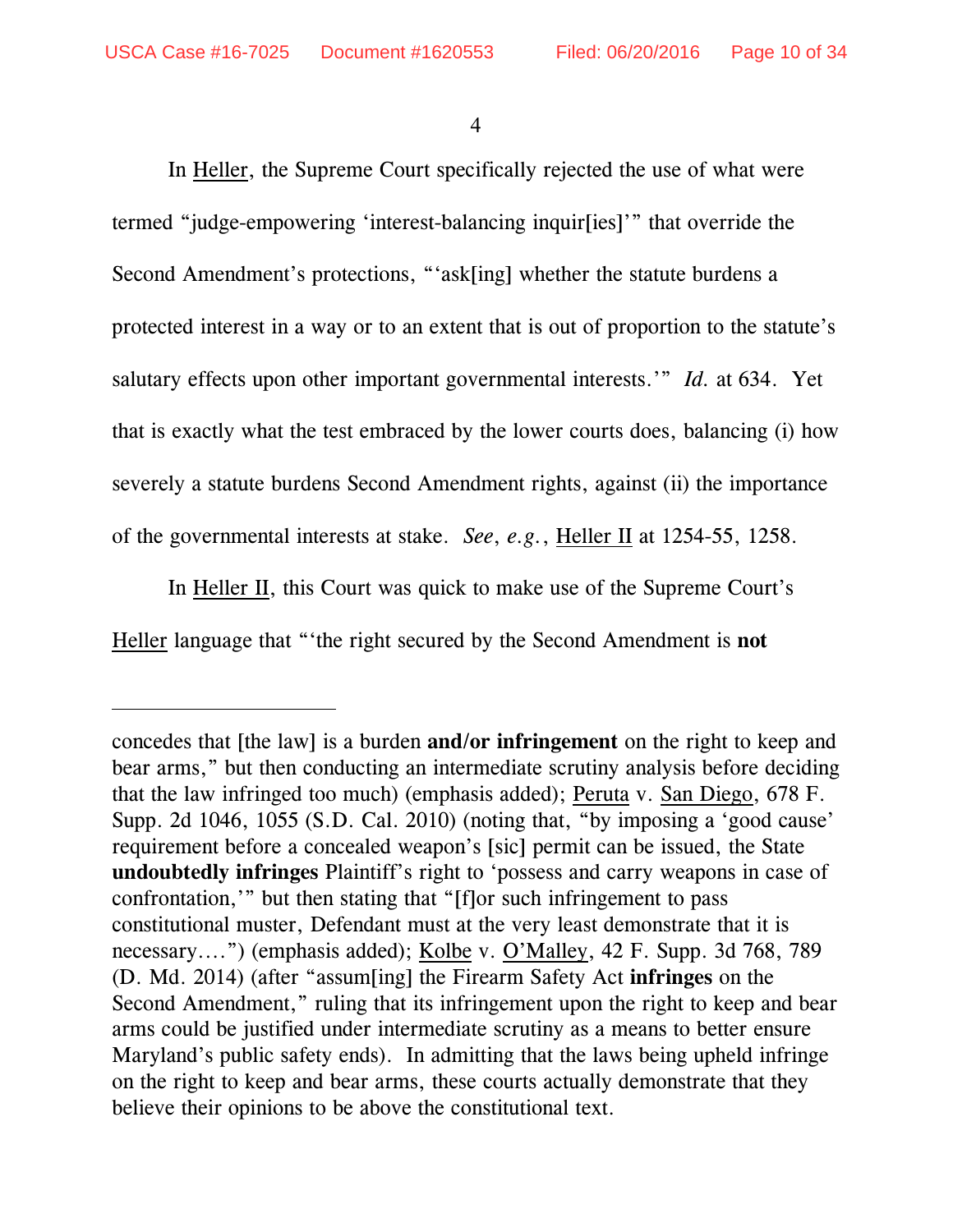**unlimited**.'" *Id.* at 1252 (emphasis added). Although it is true that the right is not "unlimited," its limitations to be found in the text of the Amendment, not in the subjective minds of modern federal judges and what they believe to be "reasonable." This Court, however, has allowed the "not unlimited" caution contained in Heller to swallow the entire Amendment, making every aspect of gun ownership subject to "reasonable" regulation. Such a reading of Heller strains credulity. The better reading of "not unlimited," supported by Heller's rejection of interest-balancing, is only that the Second Amendment does not extend: (i) to all people (such as illegal aliens); (ii) to all weaponry (such as tanks); (iii) to all places (such as courthouses over which the government has proprietary control); and (iv) to all activities with a firearm (such as shooting across a highway).

These are the only types of permissible limitations derived from the text not made-up restrictions based on what seems reasonable to modern federal judges. As the Second Amendment's plain text demonstrates, such rights as the Amendment does protect (including the right of law-abiding citizens to keep handguns in their homes for self-defense), it **protects absolutely**.<sup>8</sup> As Heller

<sup>&</sup>lt;sup>8</sup> Plaintiffs' theory of the case apparently is that "there is no right to carry, specifically, *concealed* handguns" and that "the government may prohibit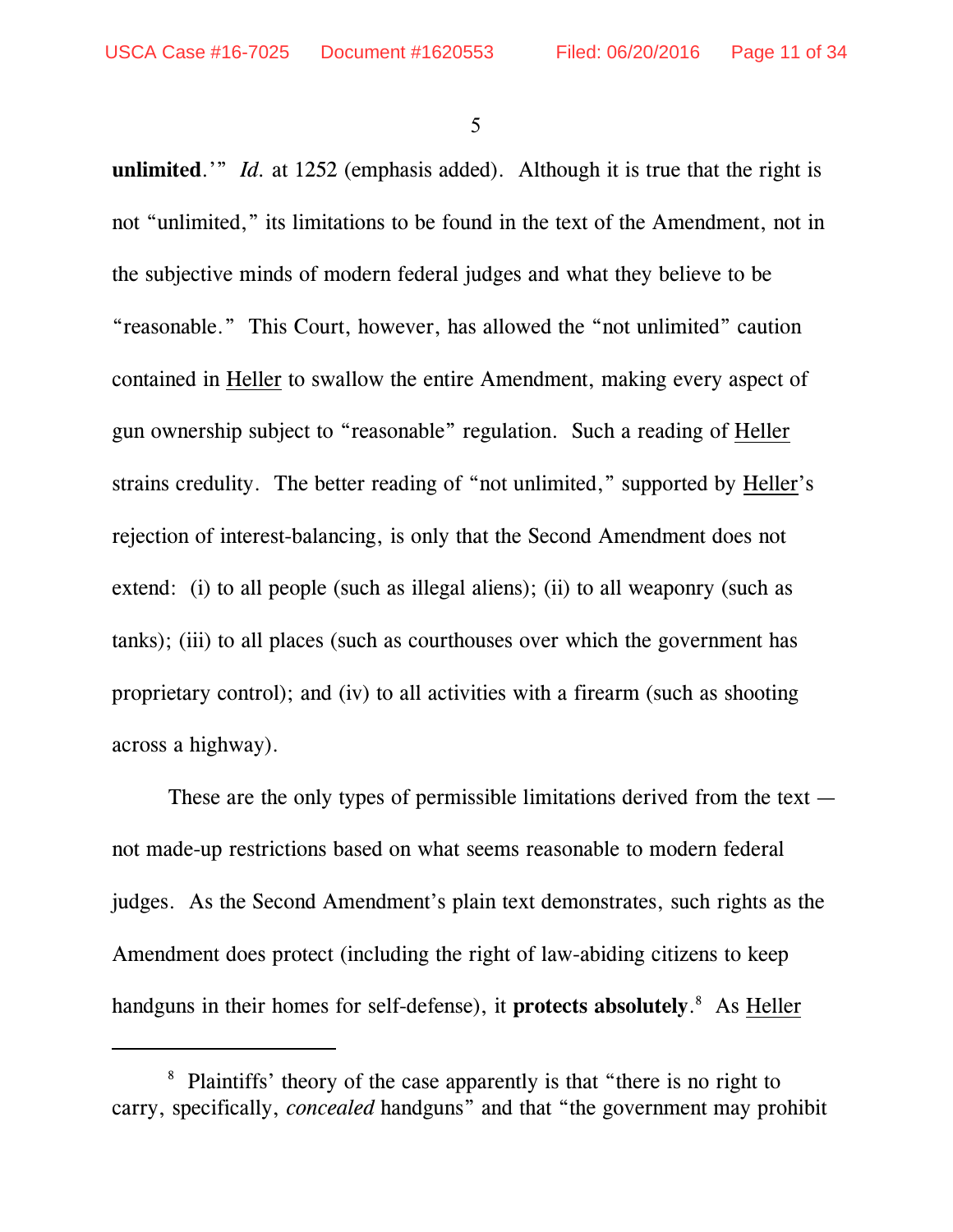noted specifically, "[a] constitutional guarantee subject to future judges' assessments of its usefulness is no constitutional guarantee at all." *Id.* at 634-35.

Writing in dissent in Heller II, Judge Kavanaugh correctly explained that standards of scrutiny were rejected in Heller because they permit judges to "recalibrate the scope of the Second Amendment right based on judicial assessment of whether the law advances a sufficiently compelling or important government interest to override the individual right...." *Id.* at 1271. Instead, Judge Kavanaugh recognized that the Heller test was one of "text, history, and tradition." *Id.* at 1275.

This Circuit's misguided two-step test was the starting point for the two opinions in the district court below, and for Judge Leon's opinion in Grace v. District of Columbia, 2016 U.S. Dist. LEXIS 28362 (D.D.C. 2016). All three opinions demonstrate why the judicial two-step test is just as flawed as the now-

concealed *or* open carrying," but just not all forms of carrying (Plaintiffs' Br. at 29). These *amici* do not agree. Such statements are impossible to reconcile with the Second Amendment right to "bear" as well as Heller's explanation that to "bear" means to "wear, bear, or carry . . . upon the person or **in the clothing or in a pocket**..." *Id.* at 584 (internal quotation marks omitted) (emphasis added). Although a current legislative body might prefer open carry over concealed carry, "Constitutional rights are enshrined with the scope they were understood to have when the people adopted them, whether or not future legislatures or (yes) even future judges think that scope too broad." *Id.* at 634- 35.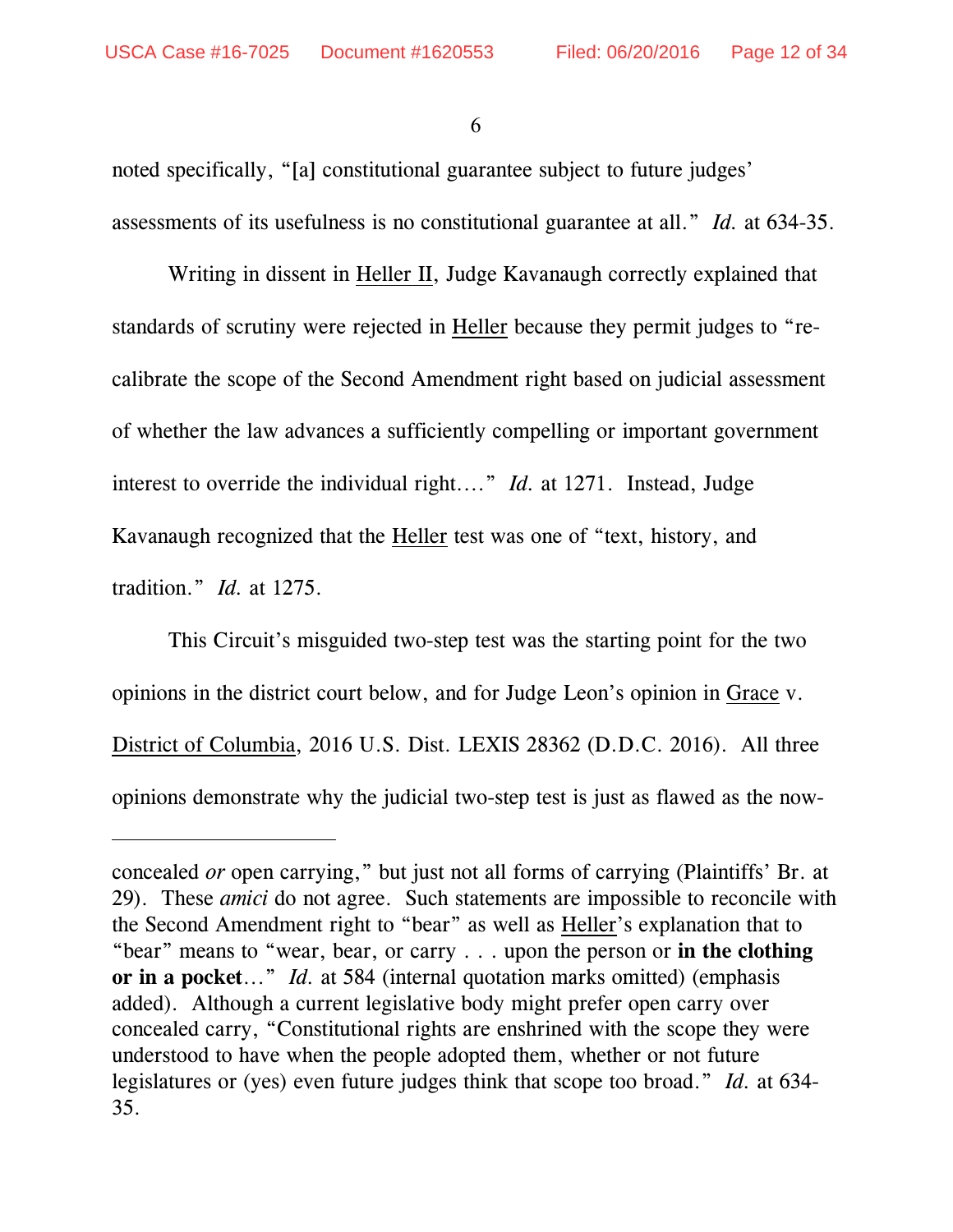discredited collective rights theory. The two-step test is nothing more than a "judge-empowering 'interest-balancing inquiry'" of the sort the Supreme Court rejected in Heller.

#### **ARGUMENT**

# **I. THE D.C. LICENSING LAW VIOLATES THE SUPREME LAW OF THE LAND.**

Although purporting to apply the D.C. Circuit two-step approach to Second Amendment litigation,<sup>9</sup> Judge Kollar-Kotelly utterly failed to venture even the first step. Instead of answering the first question — "'whether a particular provision impinges upon a right protected by the Second Amendment'" — the court instead asked — "whether a particular regulation is 'longstanding,' [and thus] 'presumed **not** to burden conduct within the scope of the Second Amendment." Wrenn v. District of Columbia, 2016 U.S. Dist. LEXIS 28362 at \*17 (D.D.C. 2016) (emphasis added).

By inverting the test's first question, the court turned the constitutional order upside down. Instead of measuring any particular "longstanding" regulation by the Second Amendment text, the court would measure the

<sup>&</sup>lt;sup>9</sup> See Heller v. District of Columbia, 670 F.3d 1244, 1252 (D.C. Cir. 2011) (Heller II) and Heller v. District of Columbia, 801 F.3d 264, 272 (D.C. Cir. 2015) (Heller III).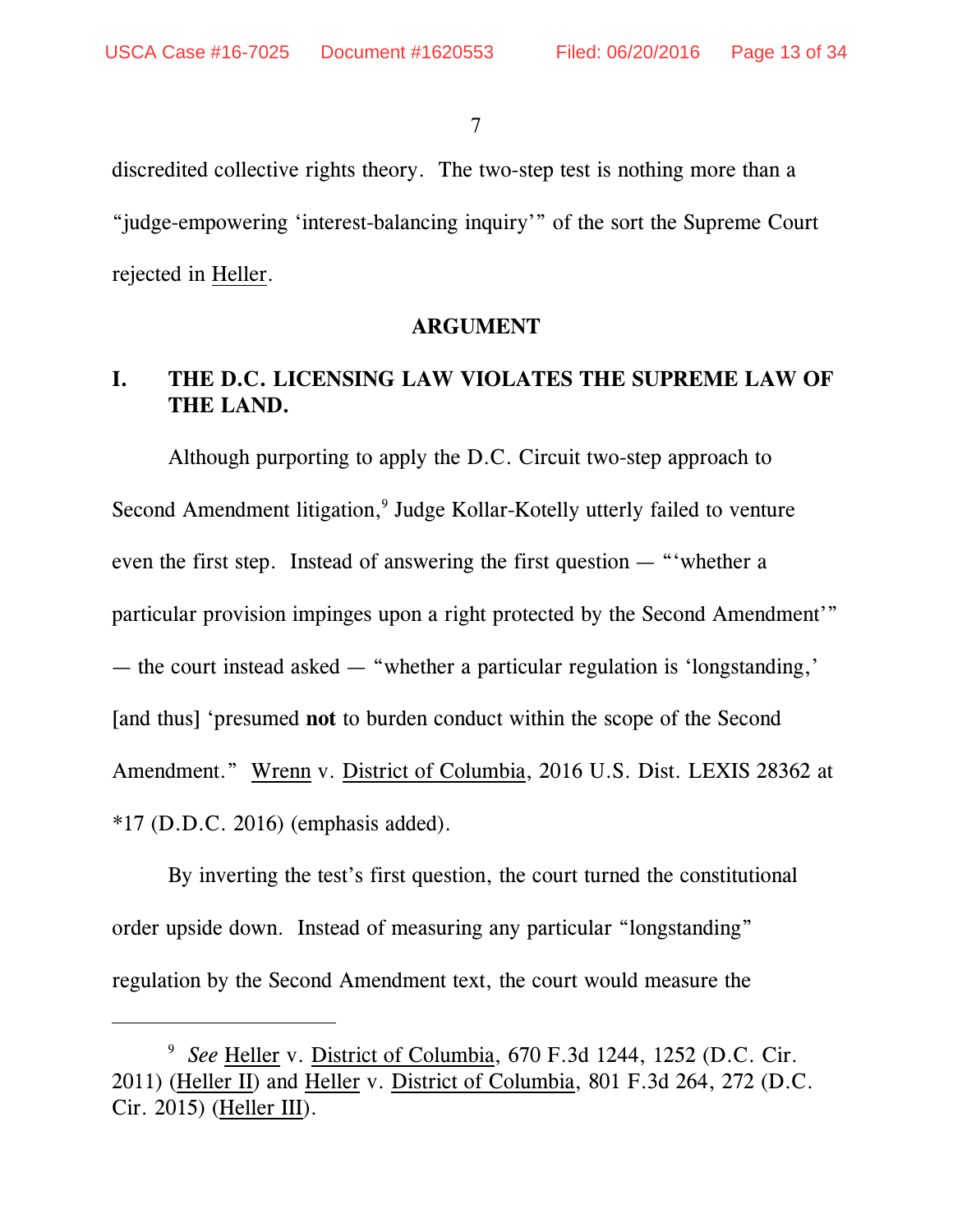constitutional text by the vintage of the regulation. Under that approach, the older the established regulatory practice, the more likely the presumption that the regulated conduct would fall outside the protective shield of the Second Amendment. Even though Article VI expressly states that "this Constitution ... shall be the supreme Law of the Land," under the approach of Judge Kollar-Kotelly, the written document gives way to longevity of practice. If her theory is adopted, as the Supreme Court recognized in Marbury v. Madison, "written constitutions are absurd attempts, on the part of the people, to limit a power, in its own nature illimitable." *Id.*, 5 U.S. (1 Cranch) 127, 177 (1803). Indeed, this lesson from Marbury is completely missed by the court below. "[W]ithout deciding ... and without suggesting anything about the underlying merits, that the Second Amendment protects a right to carry arms publicly in the District of Columbia" (Wrenn at \*11) the district judge chose to ignore entirely the application of the Second Amendment text. Had she properly conducted judicial review, as was her duty under Marbury, the D.C. licensing system should have been struck down.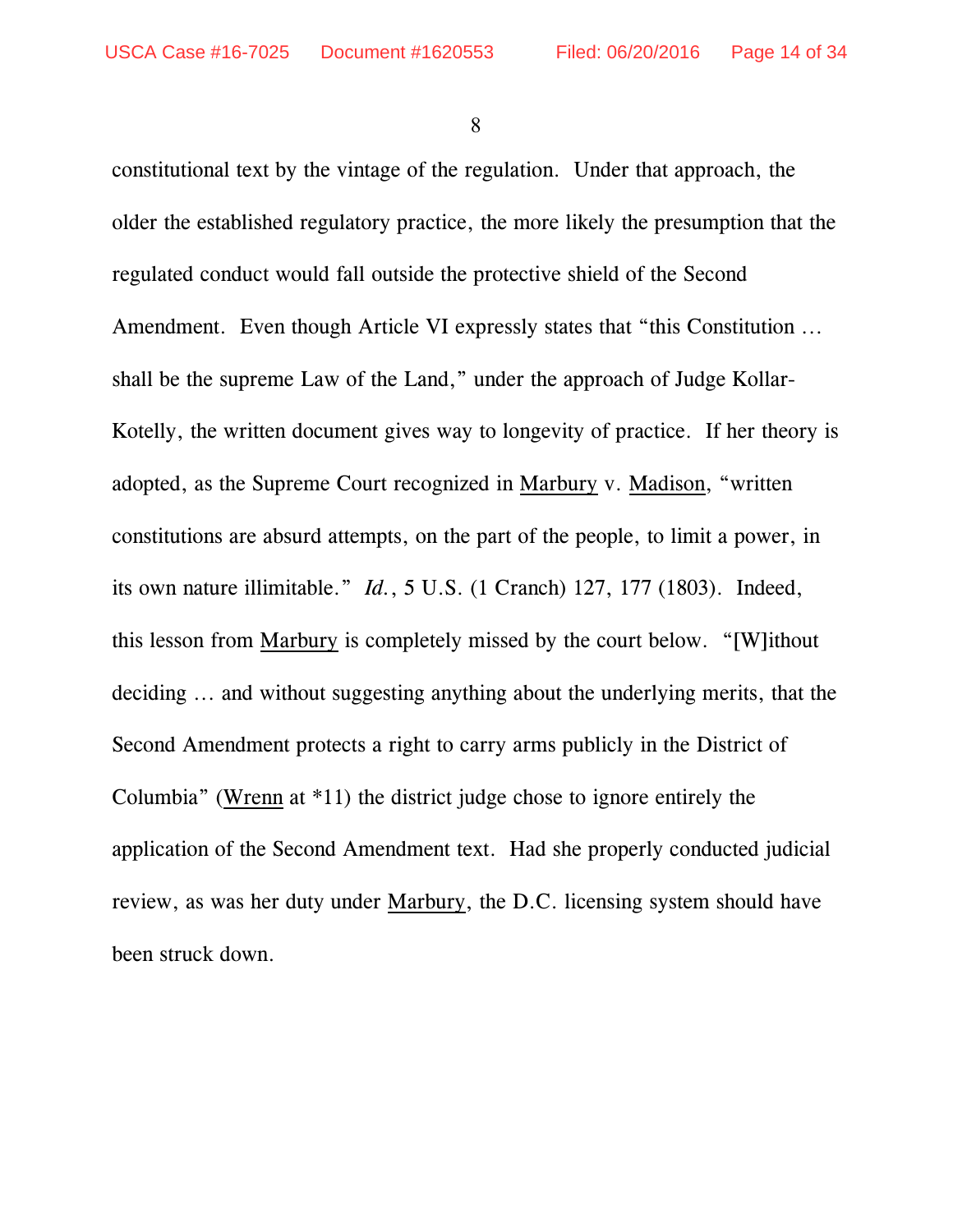#### **A. The Right to Keep and Bear Arms Belongs to the People, Free From the Licensing Power of the State.**

As stated in the Second Amendment's prefatory clause, the right of the people to keep and bear arms is "necessary" to achieve the Amendment's overarching goal: "the security of a free State." *See* Heller at 597-98. To preserve the nation as a "free State," the Second Amendment right is multifaceted: to repel invasions from without, to put down insurrections from within, to diminish the need for standing armies, and ultimately to "resist tyranny." *Id.* at 598. As for resisting tyranny, securing the right to keep and bear arms was perceived to be essential "to secure the ideal of a citizen militia, which might be necessary to oppose an oppressive military force if the **constitutional order broke down**." *Id.* at 599 (emphasis added).

Our founders were so persuaded because they knew about the longstanding efforts by "the Stuart kings Charles II and James II ... in using select militias loyal to them to suppress political dissidents, in part by disarming their opponents." *Id.* at 592. Indeed, the Catholic Charles II, "[u]nder the auspices of the 1671 Game Act ... ordered general disarmaments of regions home to his Protestant enemies." *Id.* at 593. This historical precedent and others "caused Englishmen to be extremely wary of concentrated military forces run by the state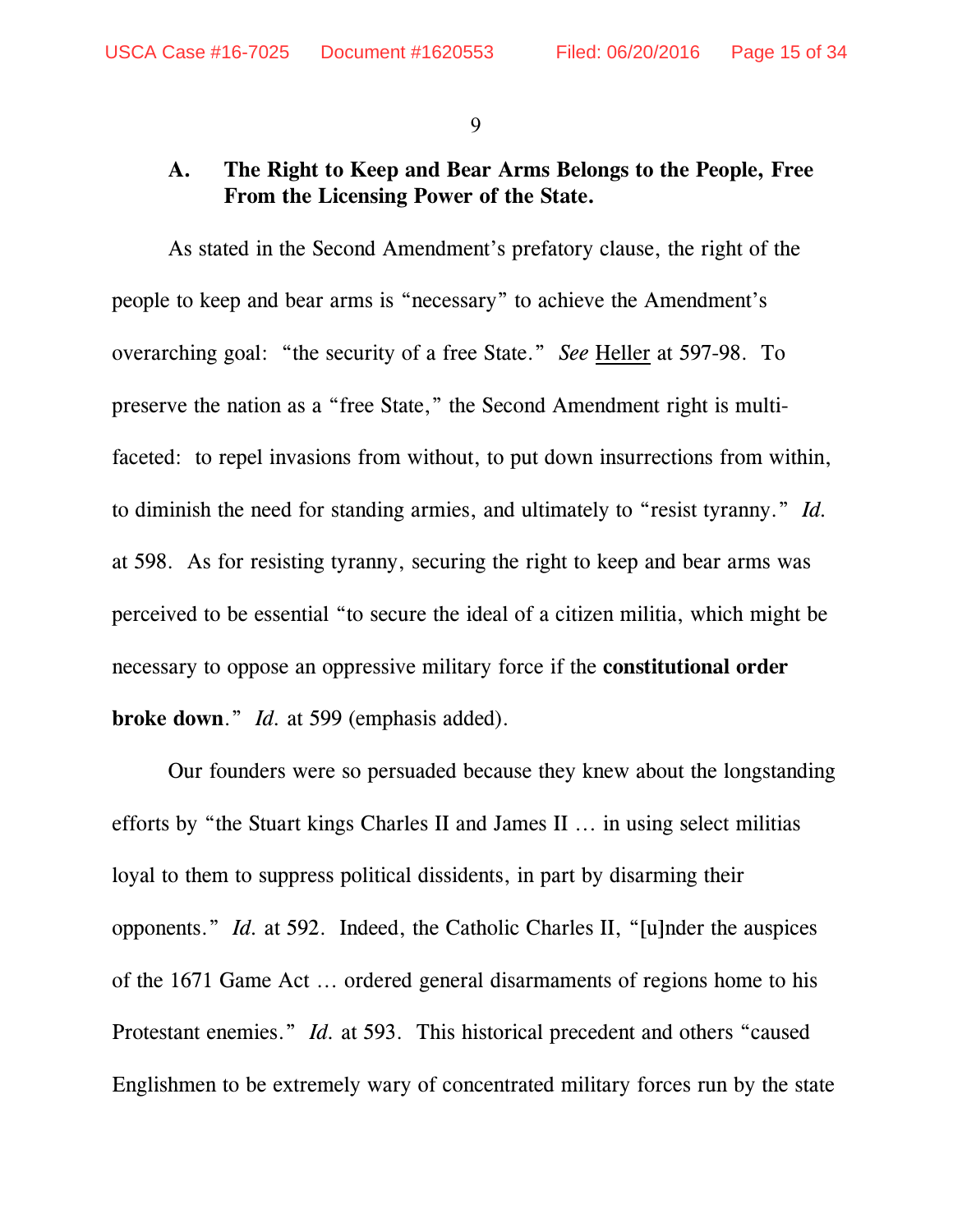and to be jealous of their arms." *Id.* So, in the 1689 English Bill of Rights, in an effort to ensure that "Protestants would never be disarmed," they exacted from William and Mary the promise — "That the Subjects which are Protestants may have Arms for their Defence suitable to their Conditions, and as allowed by Law." *Id.* 

Although the text of the English right varies greatly from the Second Amendment text, Heller nonetheless confidently acknowledged that the English 1689 right to arms "has long been understood to be the predecessor to our Second Amendment." *Id.* at 593. Indeed, by the middle of the following century, "the right to have arms had become fundamental for English [not just Protestant] subjects." *Id.* So, when King George III, like the Stuart kings before him, "began to disarm the inhabitants of the most rebellious" of his colonies, the American people claimed their rights as Englishmen to have arms.

And, when it came time to write their own Bill of Rights, America's founders had their own political experience to guide them. Having in the name of the People declared their independence from Great Britain and constituted a new government, the Founders declared in the Second Amendment the right to keep and bear arms as one belonging to all the People, not to be parceled out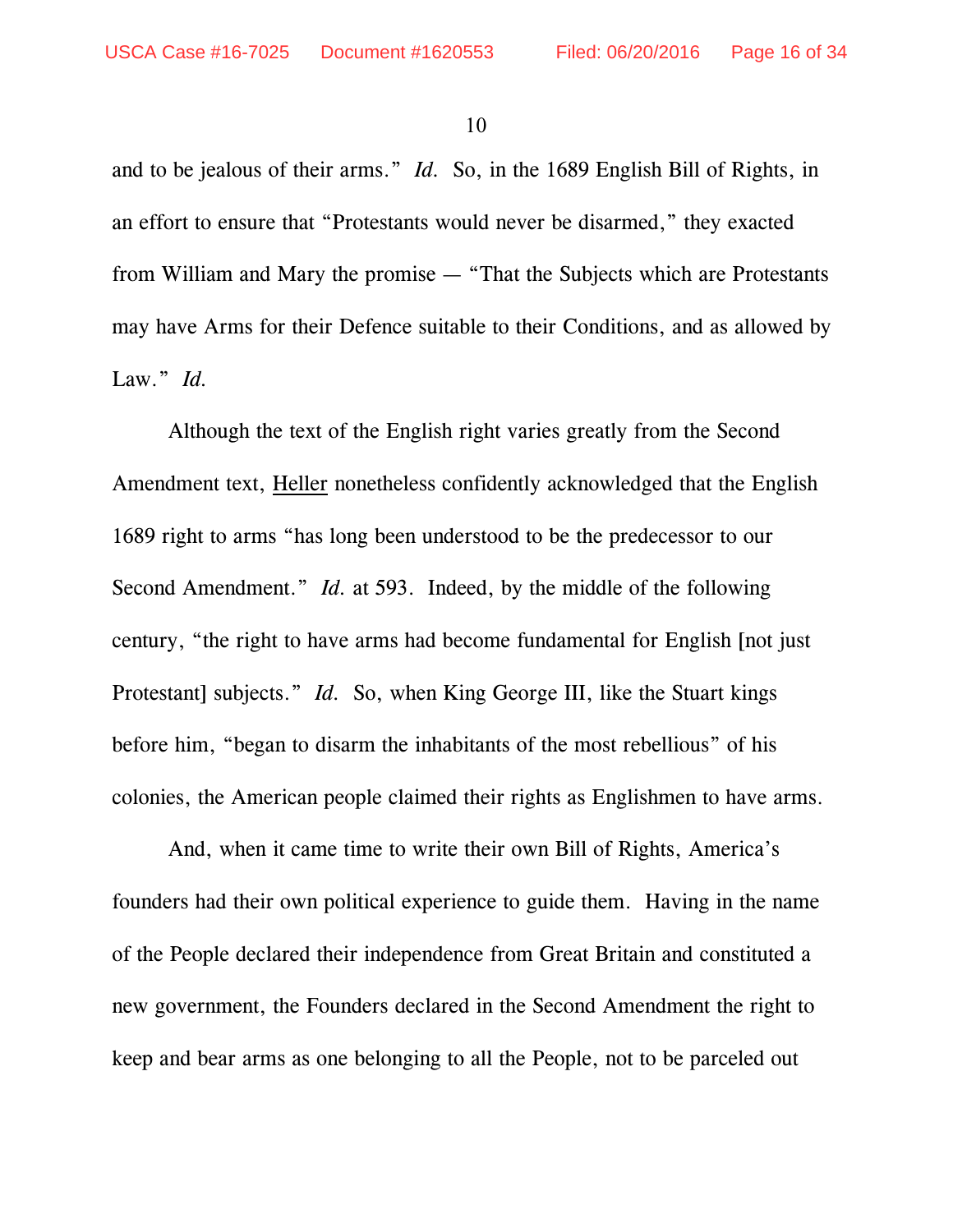either by group or one-by-one by a government official in charge of the licensing of firearms — whether that official be the President — or the chief of police in the nation's capital. Thus, in the Second Amendment the founders substituted People for Protestants, and by doing so, "unambiguously refer[red] to all members of the [American] political community, **not** an **unspecified subset**." *Id.* at 580 (emphasis added).

Additionally, the Second Amendment reads unambiguously as a limit on not as a grant of — government power, that "the right of the People to keep and bear Arms shall not be infringed." That closing negating phrase — in contrast to the closing permissive phrase, "as allowed by Law," in the earlier English Bill of Rights — absolutely illegitimates the exercise of government licensing power over the possession and carrying of Second Amendment protected firearms. Although the English "allowed by Law" would permit a system of licensure of firearms administered by the D.C. police chief, the American negative "infringe" would allow for no such licensing system. Instead, under the Second Amendment, the People would have the same right to be as free from licensure as they are under the First Amendment freedom of the press. As Blackstone affirmed that the liberty of the press was "indeed essential to the nature of a free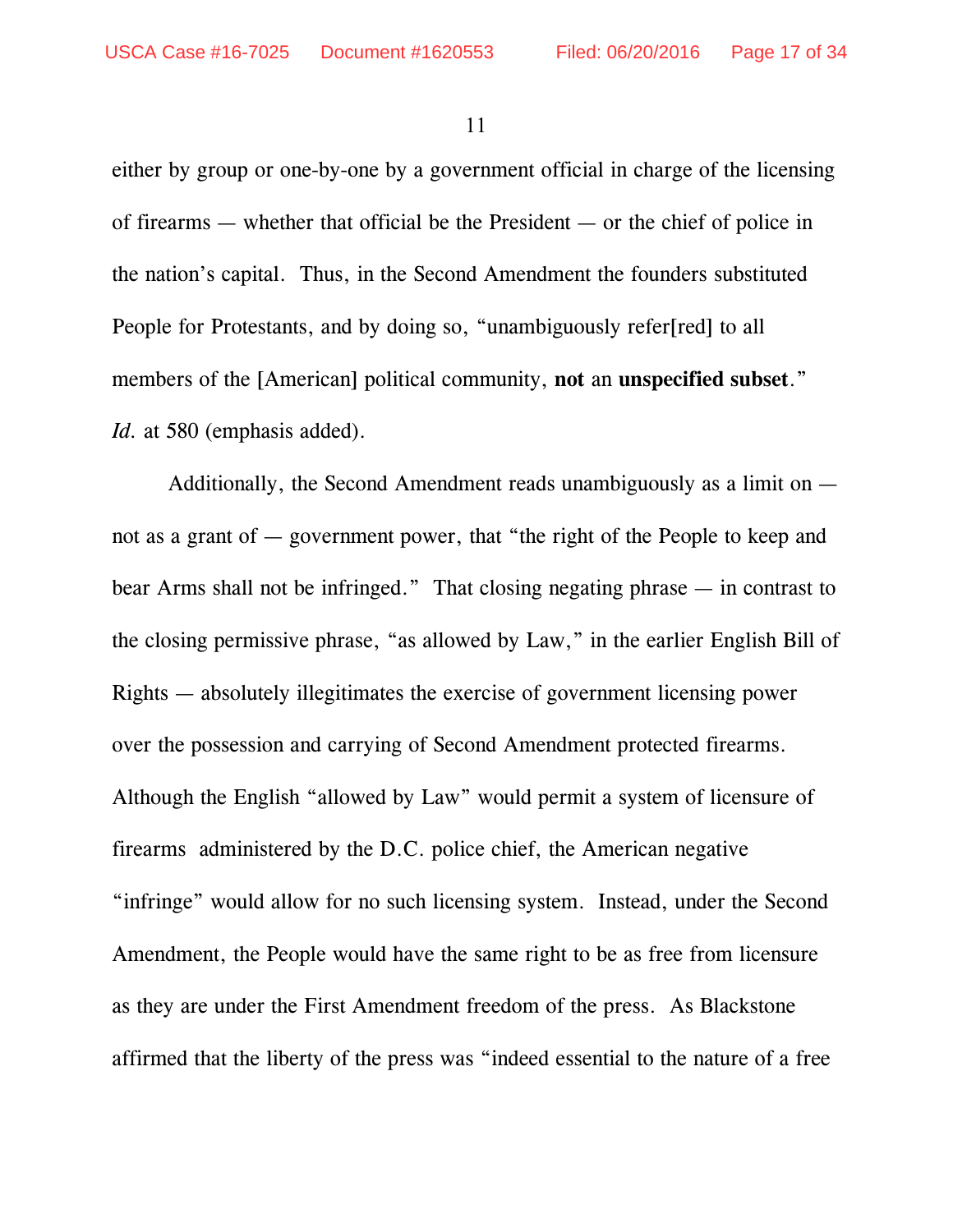state," $10$  so also the Second Amendment's preface affirms that the right to keep and bear arms is "necessary to the security of a free state." *See* Heller at 595- 60. According to Blackstone, the liberty of the press prohibited all government

licensure:

To subject the press to the restrictive power of a licenser ... is to subject all freedom of sentiment to the prejudices of one man, and make him the arbitrary and infallible judge of all controverted points in learning, religion, and government. But to punish ... any dangerous or offensive writings... is necessary for the preservation of peace and good order... Thus the will of individuals is still left free; the abuse only of that free will is the object of legal punishment. [IV Blackstone's Commentaries at 152.]

In like manner, and for like reasons, the Second Amendment relieves the

firearms owner from "the restrictive power of a licenser," answerable to the civil

authorities only for the misuse of firearms, not for their possession or lawful use.

Neither the government of the District of Columbia, nor any state nor federal

court, has any authority to override or disregard this founding principle.

 $10$  IV W. Blackstone, Commentaries on the Laws of England at 151 (Univ. of Chi Facsimile ed.: 1765) ("Blackstone's Commentaries").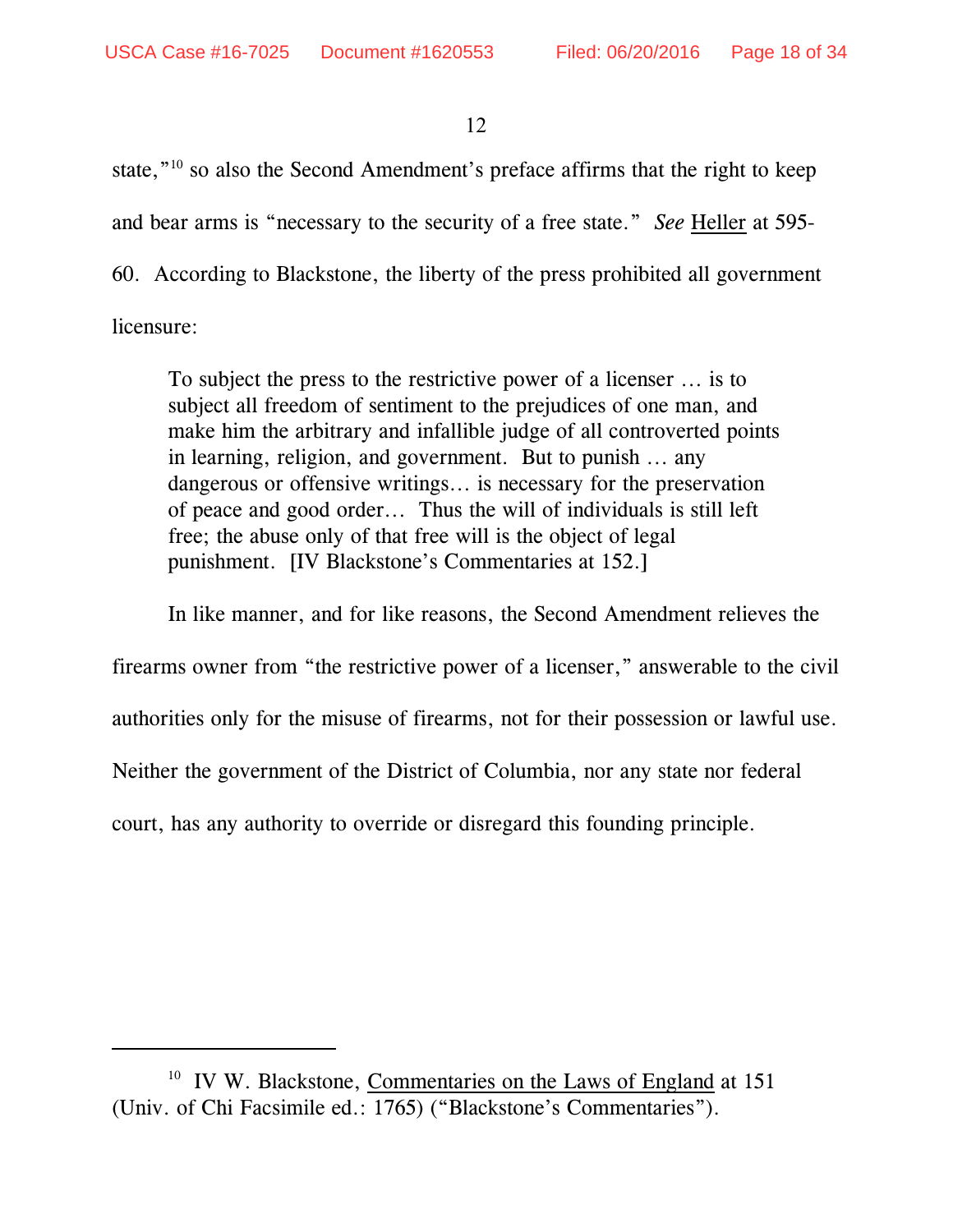# **II. THREE DISTRICT COURT OPINIONS DEMONSTRATE THAT THE TWO-STEP TEST ADOPTED BY HELLER II AND HELLER III OPERATES TO REPLACE THE RULE OF LAW WITH THE RULE OF JUDGES.**

This case comes before this Court in an extremely unusual fashion. Few cases in district court are decided twice on virtually the same record by two different district court judges. In fewer still does a third district court judge decide a nearly identical case at the same time. $11$  Comparing and contrasting these three decisions and opinions allows an examination of the extent to which the "two-step" test embraced by this Circuit is functioning to guide judicial decisions. If it were a proper legal test, applied to virtually identical facts,  $12$  one would surmise that different judges would reach identical — or at least

<sup>&</sup>lt;sup>11</sup> See Grace v. District of Columbia, 2016 U.S. Dist. LEXIS 64681 (D.D.C. May 17, 2016).

 $12$  In Wrenn v. District of Columbia, the Plaintiffs claimed that they were otherwise-qualified to receive a concealed carry license under the District's laws, but were denied because they did not meet "the good reason/other proper reason requirement." 2016 U.S. Dist. LEXIS 28362, \*9. Likewise, in Grace v. District of Columbia, the Plaintiff, although otherwise-qualified to receive a concealed carry license, "concede[d] he does not face any specific threat," and thus was denied a license on the "sole basis" that he did not meet the "'good reason ... or other proper reason'" requirement. 2016 U.S. Dist. LEXIS 64681, \*9-10.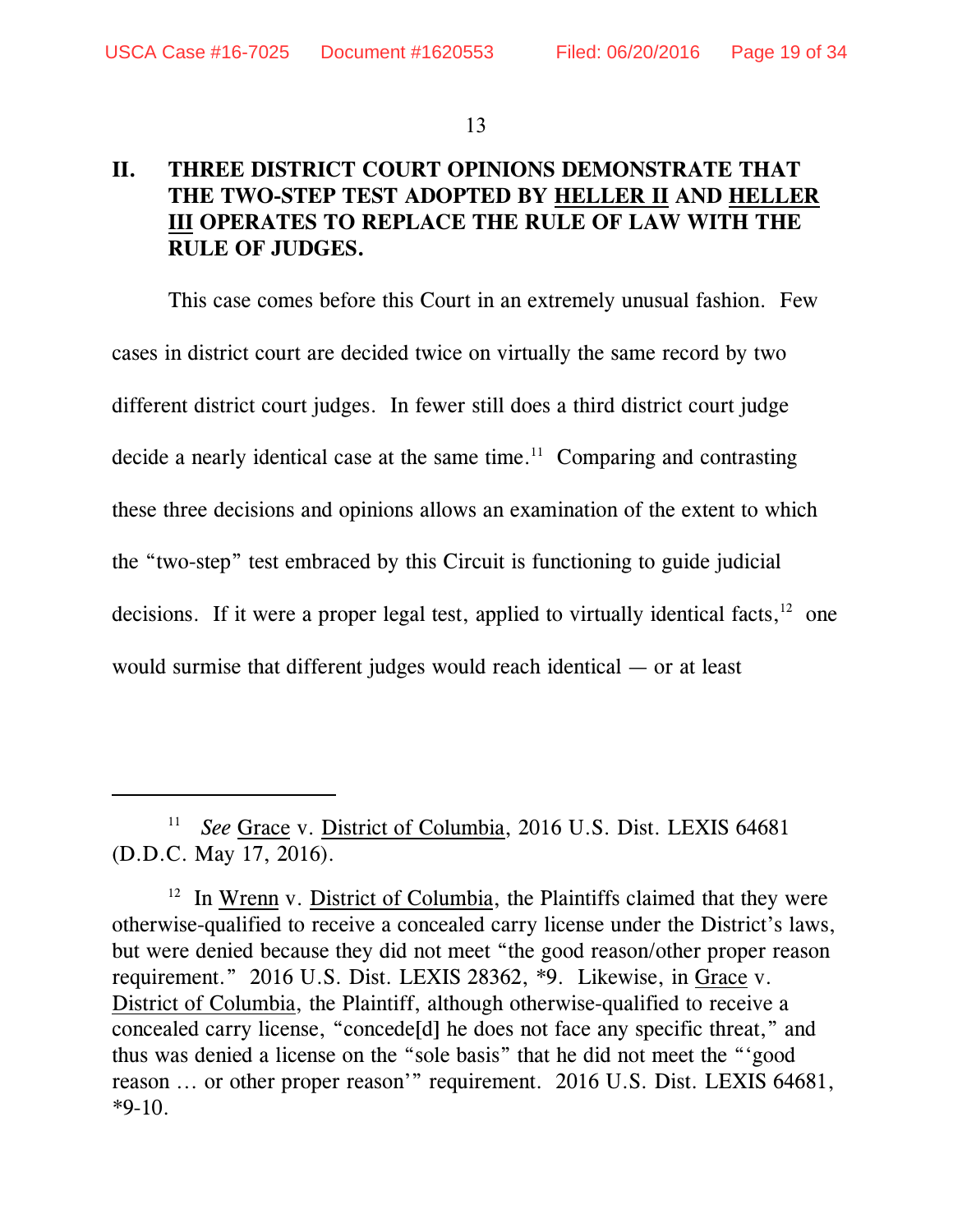harmonious — results. However, below, all three judges followed the same test to reach very different outcomes.

In certain matters, such as in making an award of money damages under the Federal Tort Claims Act, different district court judges could be expected to reach somewhat different results. But interpreting and applying the United States Constitution is not one of those types of cases. Justice Sandra Day O'Connor is famously quoted as having said that a wise old man and a wise old woman should come to the same result in deciding a case.<sup>13</sup> That aspiration is seriously questioned by an examination of post-Heller Second Amendment litigation. After Heller, the results of most Second Amendment cases appear to be based more on the predisposition of the judge than the merits of the argument. In such a world, there are no fixed Constitutional principles — and no exercise of judicial judgment — only the exercise of raw judicial power.<sup>14</sup>

 $13$  N. Totenberg, "How Women Changed The High Court ... And Didn't," National Public Radio, June 24, 2010, [http://www.npr.org/templates/](http://www.npr.org/templates/story/story.php?storyId=128079684) [story/story.php?storyId=128079684](http://www.npr.org/templates/story/story.php?storyId=128079684).

<sup>&</sup>lt;sup>14</sup> Plaintiffs stated in their brief that "[w]here fundamental rights are concerned, *judges*, not the legislators themselves, decide whether legislation has gone too far." Plaintiffs' Br. at 4. However, in truth, it is the Constitution itself, not judges, that decides whether legislation has gone too far. It is the role of the judge to discover the law, not to make it. Marbury at 177 ("It is emphatically the province and duty of the judicial department to say what the law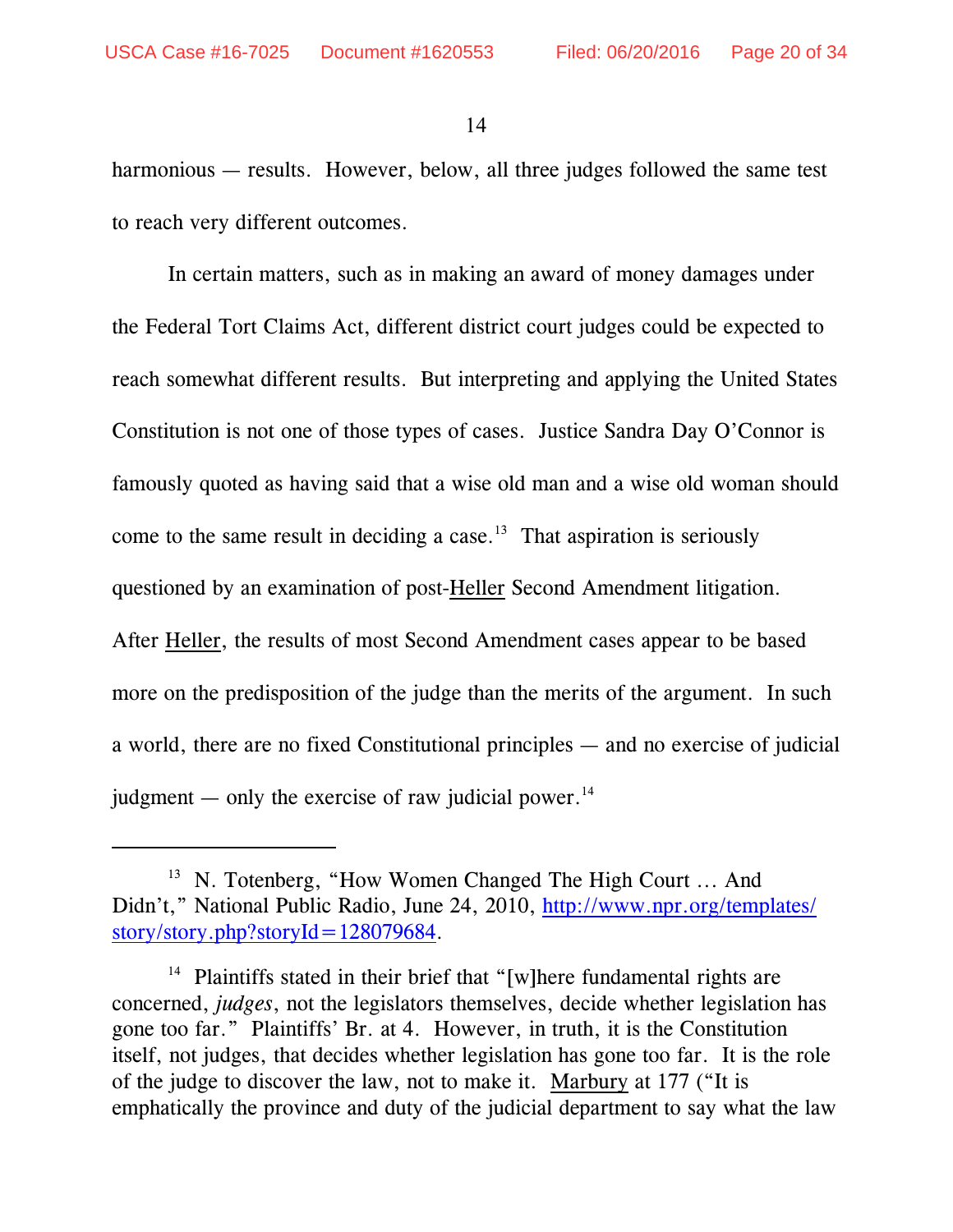#### **A. Judge Scullin's Opinion in Wrenn.**

In his May 18, 2015 opinion later vacated by this Court on other grounds, Judge Scullin concluded "that the District of Columbia's 'good reason'/'proper reason' requirement impinges on Plaintiffs' Second Amendment right to bear arms." Wrenn v. District of Columbia, 107 F.Supp.3d 1, 8 (D.D.C. 2015). Judge Scullin correctly noted that "there exists a right under the Second Amendment to carry handguns in public for self-defense."<sup>15</sup> *Id*. at 6.

Starting with the notion that the Second Amendment protects the right to carry a handgun in public, and that D.C.'s ordinance "impinges" (*i.e.*, infringes) on that right, Judge Scullin then determined that under this Circuit's jurisprudence, intermediate scrutiny was the appropriate standard of review. *Id.* at 9. Applying intermediate scrutiny, Judge Scullin did not accede the District's claim that the D.C. permit system related in any way to the District's asserted interests of "preventing crime or protecting public safety." *Id*. at 10. The

is."). And, where constitutionally permitted, legislators, not judges, make public policy. As Heller cautioned: "A constitutional guarantee subject to future judges' assessments of its usefulness is no constitutional guarantee at all." Heller at 634.

 $15$  (Incorrectly, however, he broadly asserted that this right is "subject to traditional restrictions." *Id*.)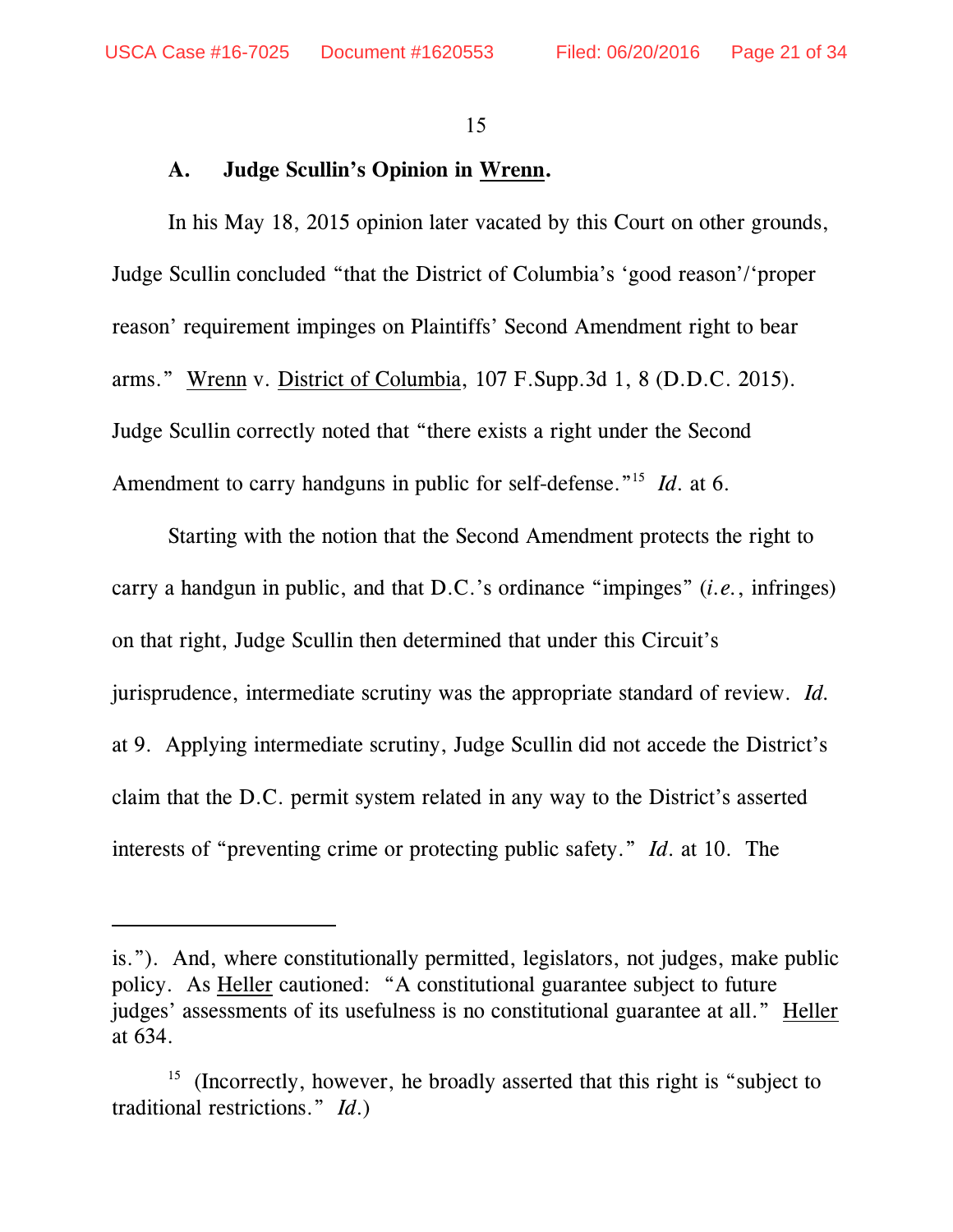District argued that requiring applicants to have a "good reason" to carry a firearm reduces the number of handguns in public, which in turn reduces the number of people who are shot with firearms. *Id*. But as Judge Scullin noted, requiring a "good reason" has nothing to do with which people may misuse a firearm, commit violent crimes, etc. *Id*. at 11. Determining that the District's requirement was not a "tight fit" with its claimed interests, Judge Scullin granted the Plaintiffs' application for a preliminary injunction.

Although Judge Scullin reached the correct result, the intermediate scrutiny test he used gave him wide latitude to reach whatever decision he would have preferred. Had he viewed firearms with hostility, using intermediate scrutiny, he could have come to precisely the opposite conclusion — just as Judge Kollar-Kotelly did.

#### **B. Judge Kollar-Kotelly's Opinion in Wrenn.**

After this Court ruled that Judge Scullin's assignment to the case was improper, the case was assigned to Judge Kollar-Kotelly. As it turns out, Judge Kollar-Kotelly viewed firearms very differently than Judge Scullin, even though her analysis was not dissimilar. First, she "assum[ed] without deciding ... that the Second Amendment includes a right to carry arms publicly in the District of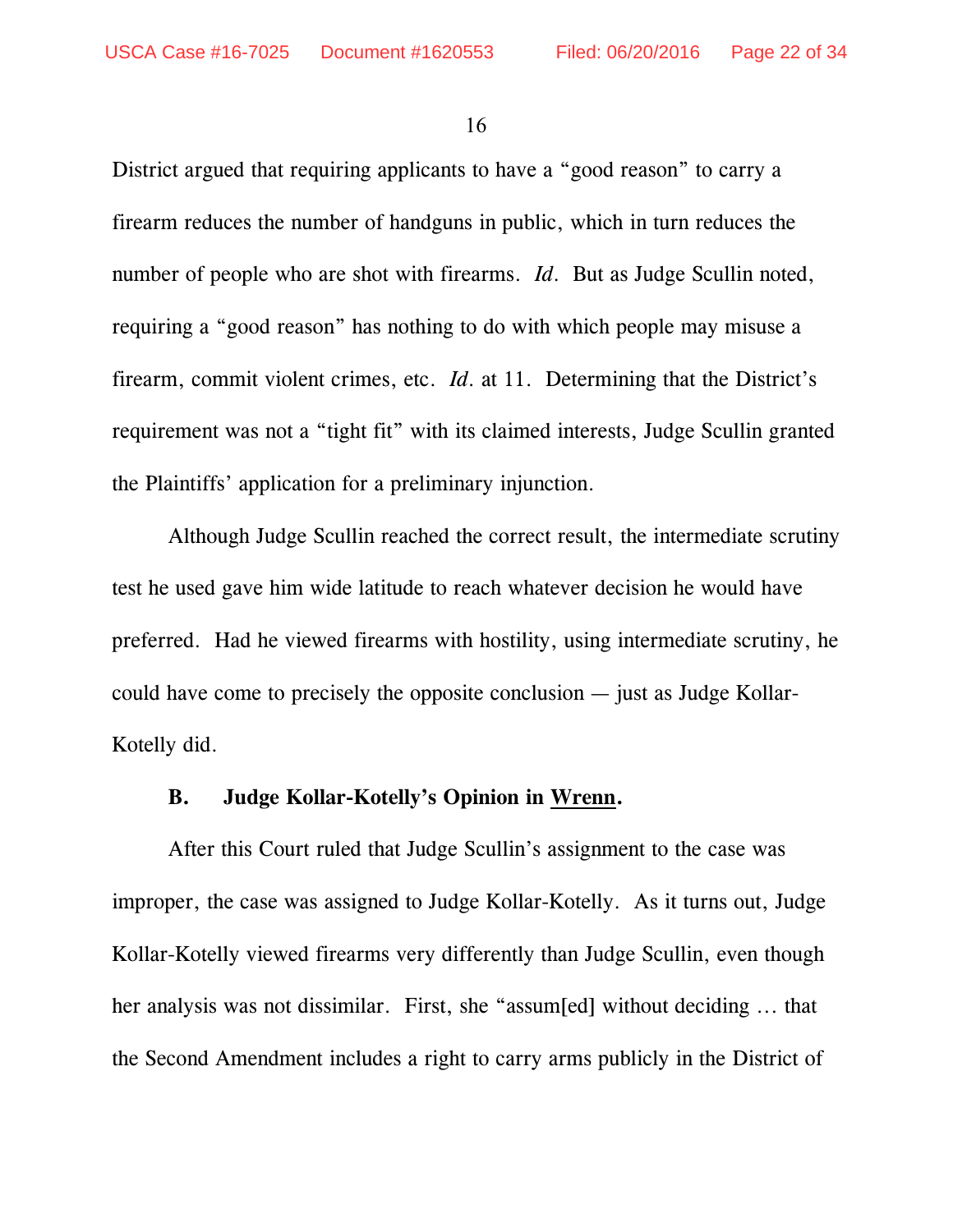Columbia." $16$  Second, she assumed (only for purposes of discussion, of course) "that such right of Appellee Woollard **has been infringed**." Wrenn, 2016 U.S. Dist. LEXIS at \*19 n.6 (emphasis added). And as with Judge Scullin, the fact that a right which the Constitution says "shall not be infringed" "was being infringed" was not determinative.

Like Judge Scullin, Judge Kollar-Kotelly "concluded"<sup>17</sup> that the District's "requirements warrant intermediate scrutiny." *Id*. at \*19. Yet her application of intermediate scrutiny focused on completely different factors than did Judge Scullin's, demonstrating the flexibility and latitude afforded judges by the "two step approach." Judge Kollar-Kotelly first described the District's concealed carry scheme (or lack thereof) as "a licensing scheme that restricts the ability of

 $16$  Judge Kollar-Kotelly attempted to mesh the Second Amendment right to carry a firearm in public with the District's "good reason" requirement, which prohibits virtually everyone from carrying a firearm in public. Judge Kollar-Kotelly distinguished the Seventh Circuit's decision in Moore v. Madigan, 702 F.3d 933 ( $7<sup>th</sup>$  Cir. 2012), stating that it is "inapposite as it concerned [a] 'flat ban on carrying ready-to-use guns outside the home,' ... whereas this case pertains to a licensing scheme not a 'flat ban.'" Wrenn at \*38.

 $17$  In fact, Judge Kollar-Kotelly reiterates this conclusion no fewer than four separate times. *See id.* at \*19, \*20, \*22, \*24.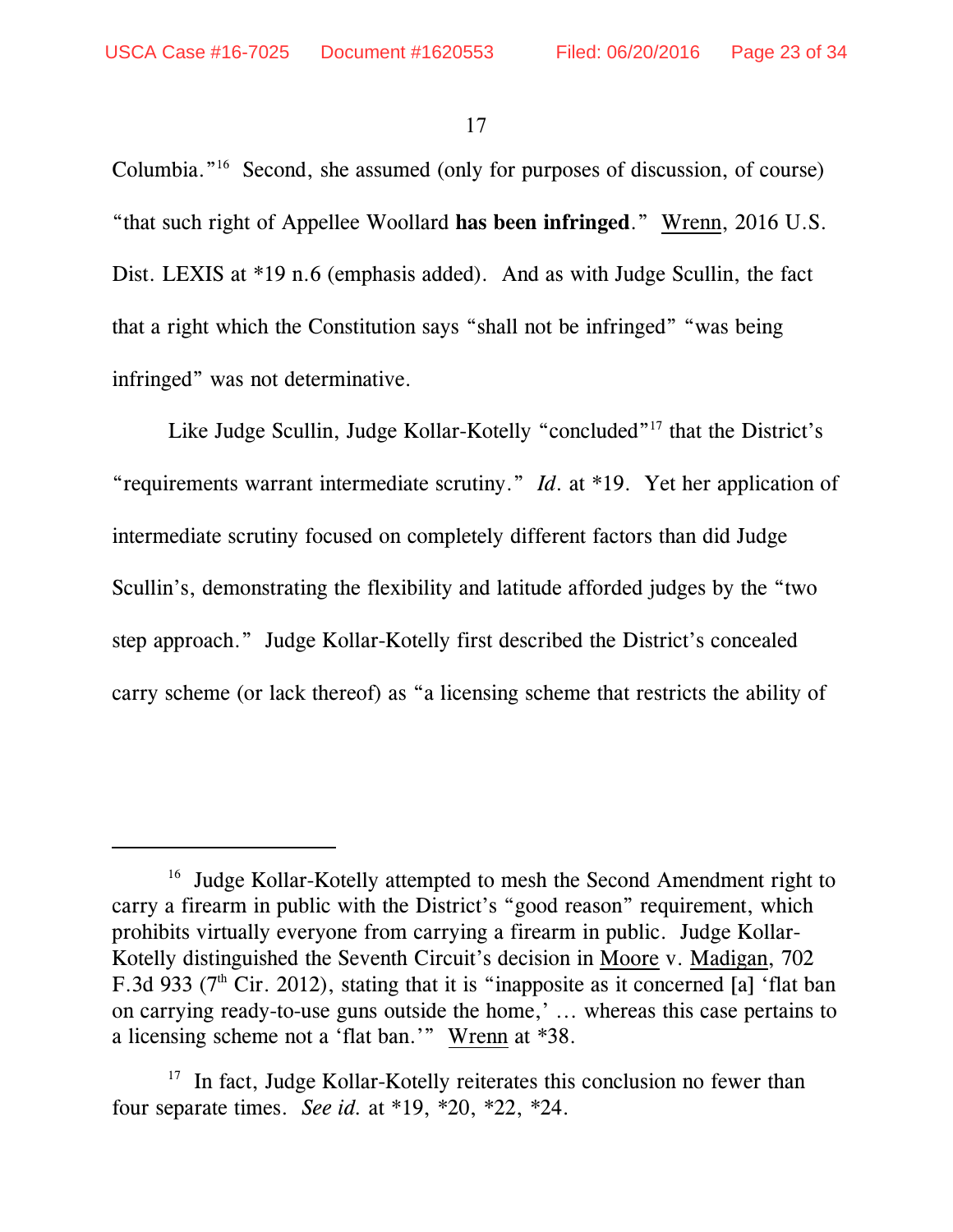people to carry handguns ... but is in no way a blanket prohibition on doing so." *Id*. at \*21.<sup>18</sup>

When applying intermediate scrutiny, Judge Kollar-Kotelly claimed that "Defendants have identified what appears to be substantial evidence of connections between public carrying of guns — and associated regulations on public carrying — and impacts on crime and public safety." *Id.* at \*35. But Judge Kollar-Kotelly never bothered to describe or even summarize this evidence. Instead, she simply faulted Plaintiffs for failing to "address the evidence on which the D.C. Council relied...." *Id*. at 36. Although she acknowledged that "it is necessary to examine the ends identified by Defendants and the fit of the chosen means to those ends," she also said just the opposite, that "the Court need not conduct an in-depth assessment of the evidence...." *Id*. at 35-36. Judge Kollar-Kotelly never actually discussed public safety, crime

 $18$  This statement is at serious odds with the facts. As of September, 2015, the District reported that it had issued a total of 44 concealed carry permits to its more than 672,000 residents — one for every 15,277 persons. By contrast, Maryland (a highly restrictive "may issue" state) has issued over 14,000 permits — one for every 420 persons. And Virginia (a "shall issue" state) has issued over 363,000 permits — one for every 23 persons. Contrary to Judge Kollar-Kotelly's representation of the situation, a jurisdiction that permits only 44 civilians to be armed could be viewed as at least approximating a "blanket prohibition" from the perspective of the 99.993 percent of the population without such permits.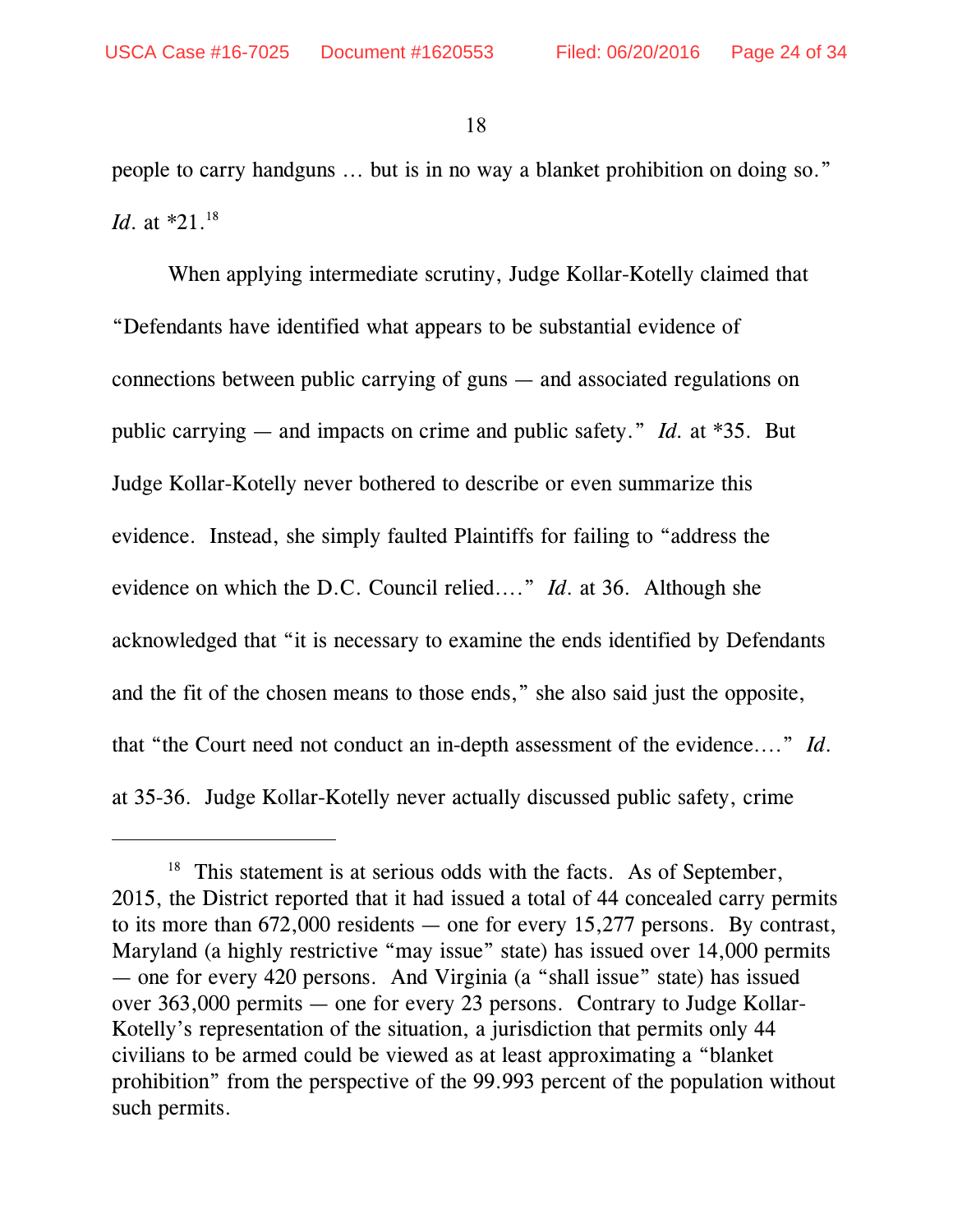prevention, or how the District's "good reason" requirement furthers those ends. *Id.* And as Judge Scullin correctly noted, there is no connection between requiring a person to have a "good reason" to carry a weapon and whether that person is more or less likely to commit a crime or use his weapon unlawfully. Wrenn, 107 F.Supp.3d at \*11.

#### **C. Judge Leon's Opinion in Grace.**

Like Judges Scullin and Kollar-Kotelly, Judge Leon also determined that "the Second Amendment's applicability is not limited to the home." Grace at \*16. And he determined that "the 'good reason' requirement likely impinges upon a right protected by the Second Amendment." *Id*. at \*14. Furthermore, like the others, Judge Leon claimed that "[c]oncluding that there is a right to carry arms in self-defense in public places, of course, does not resolve the *extent* of that right." *Id*. at \*29. Although acknowledging that "the 'good reason' requirement covers the precise conduct, carrying arms, for the precise reason, self-defense, that the text and historical record make clear the Second Amendment was intended to protect" (*id*. at \*39), and although acknowledging that the requirement "infringes on Second Amendment activity" (*id*. at \*43) which "shall not be infringed," Judge Leon (as required by this Court's prior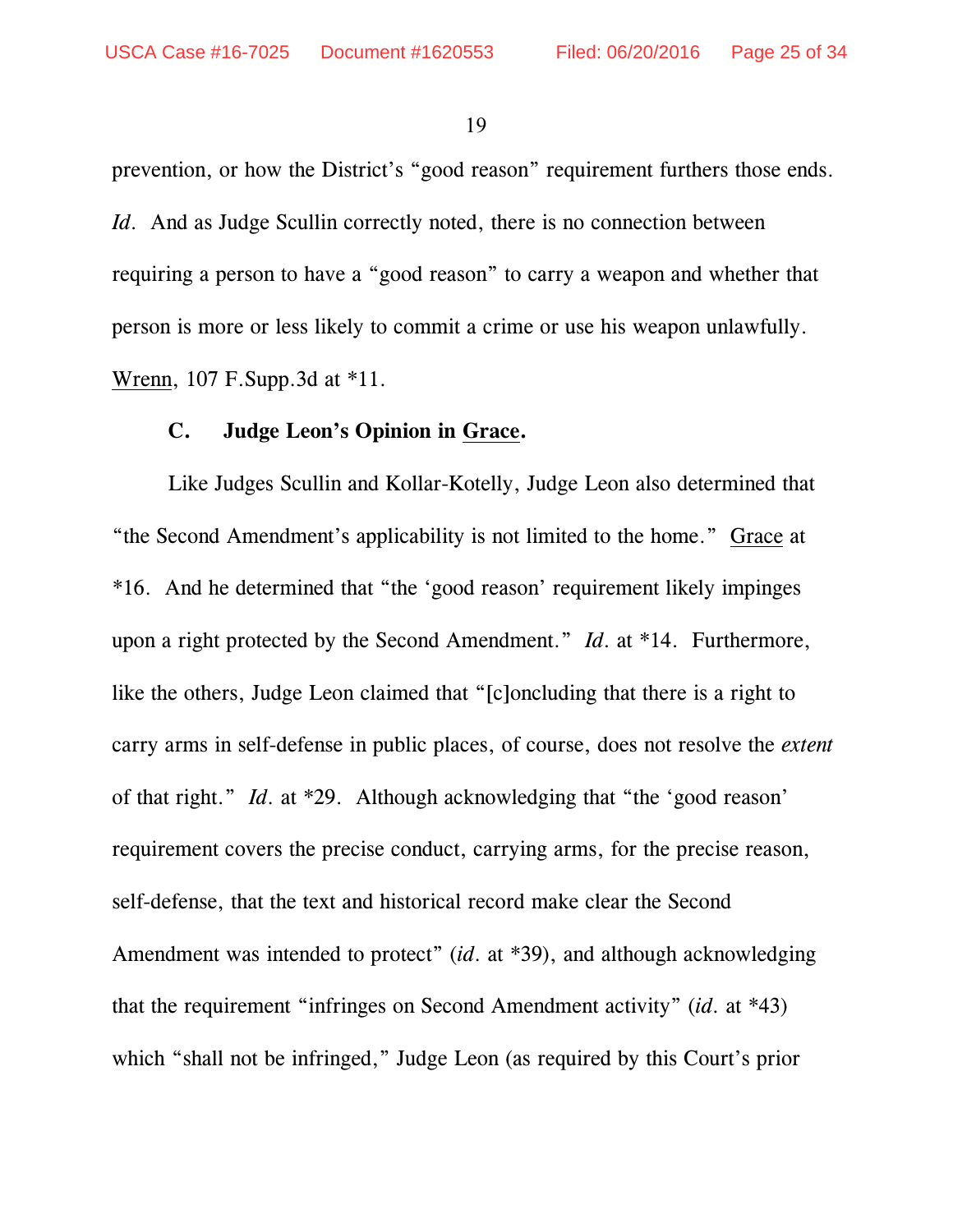rulings) nevertheless stated that "I must decide first the appropriate level of constitutional scrutiny to apply to the District's law, and then whether the law passes muster under that framework." *Id*. at \*41.

Determining that the District's "good reason" requirement "imposes a *substantial* burden on core Second Amendment conduct" — the right to carry a firearm in public — Judge Leon selected strict scrutiny as his interest-balancing test, unlike Judges Scullin and Kollar-Kotelly, who chose intermediate scrutiny. *Id.* at \*49, 55.<sup>19</sup>

Applying strict scrutiny, Judge Leon stated that "*defendants* bear the burden of justifying their policy" (*id.* at \*57), in stark contrast to Judge Kollar-Kotelly's placement of the burden on Plaintiffs to refute the Defendants' evidence. Like Judge Scullin, Judge Leon noted that keeping guns out of the hands of everyone as a general matter is neither "narrowly tailored" to nor even related to achieving the public interest of reducing crime. *Id.* at \*58. Rather, he

 $19$  Interestingly, Judge Leon stated that "it is tempting, indeed, to agree with plaintiffs that the 'good reason' requirement is *per se* unconstitutional." *Id*. at \*54. However, Judge Leon stated that "[i]n the interest of judicial restraint ... I will leave ... the question ... for another day." *Id*. at \*55 (emphasis added). If Judge Leon had decided that the District's concealed carry "restriction" (ban) is unconstitutional *per se*, he would not be engaged in judicial overreach — he would be enforcing the Second Amendment.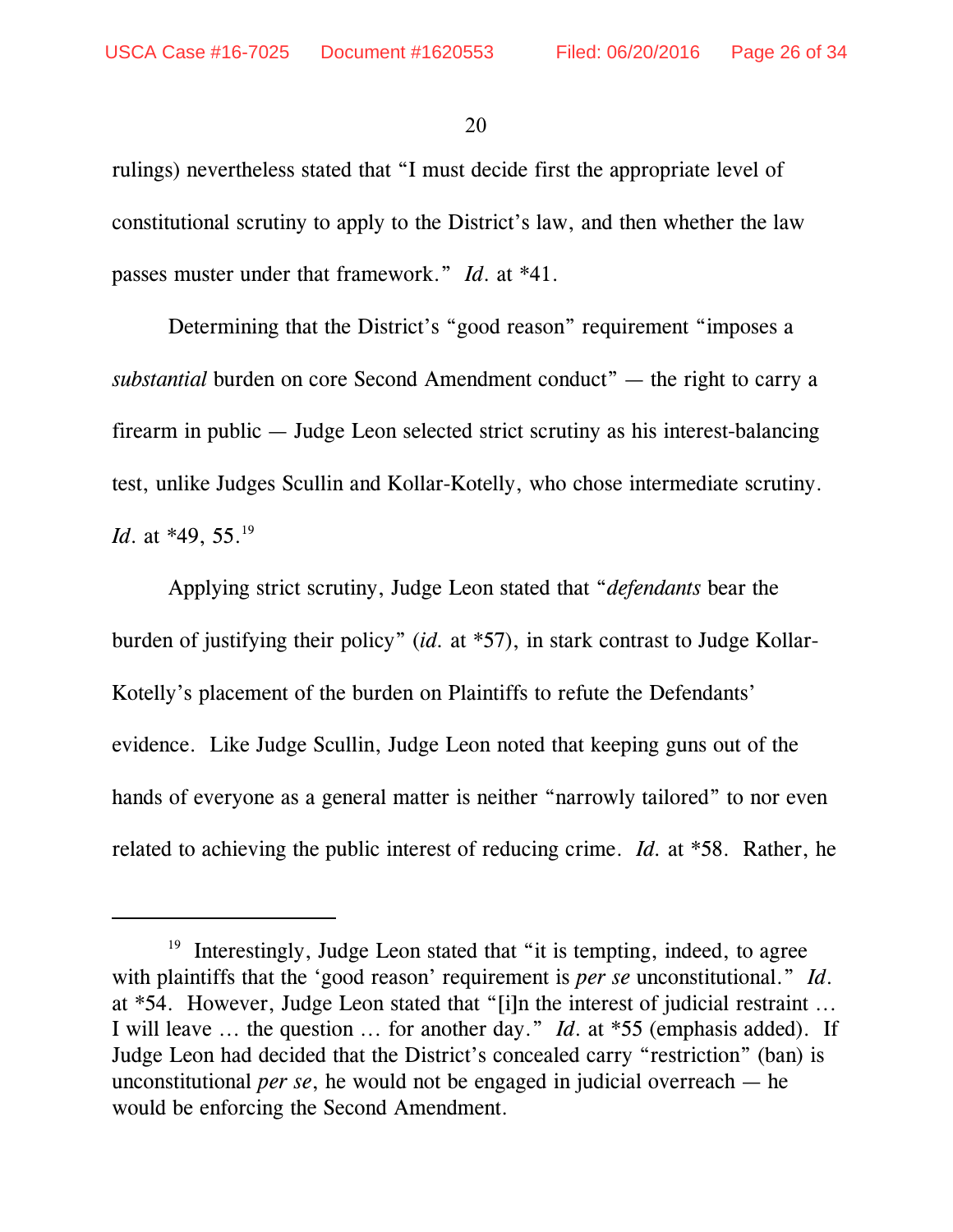noted, the District should focus on "keeping guns away from the people who are likely to misuse them or situations where they are likely to be misused." *Id.*

#### **D. The Decisions Compared and Contrasted.**

The disparate results in these three analyses, choice of balancing tests, and outcomes, should give Americans pause as to whether judges operate under the law, or over the law.

Without doubt, the use of "interest-balancing tests" that are the

foundational part of the "two-step approach" permits widely varying results.

Such interest balancing is in direct conflict with the Heller decision.

Nevertheless, since Heller, interest balancing has enabled the federal judiciary to turn the Second Amendment on its head, authorizing laws that "infringe" a right that "shall not be infringed."<sup>20</sup>

<sup>&</sup>lt;sup>20</sup> The "realist" theory of judicial decision-making teaches that "judges" determine the outcome of a lawsuit *before* deciding whether the conclusion is, in fact, based on an established legal principle." T.J. Capurso, "How Judges Judge: Theories on Judicial Decision Making," Univ. of Baltimore Law Forum: Vol. 29: No. 1, Article 2 (1998), p.1 [http://scholarworks.law.ubalt.edu/lf/](http://scholarworks.law.ubalt.edu/lf/vol29/iss1/2) [vol29/iss1/2](http://scholarworks.law.ubalt.edu/lf/vol29/iss1/2). Under this school of thought, after deciding which result they would prefer, judges "then look for existing principles in case law or statutory regulations that support the conclusion," and they "'almost always [find] principles suited to [his] view of the case.'" *Id.* at 5-6. Although legal realism might explain the post-Heller state of affairs in Second Amendment jurisprudence, where judges base their decisions on their "'intuitive sense of what is right or wrong in the particular case," *(id.* at 6) thankfully, the Framers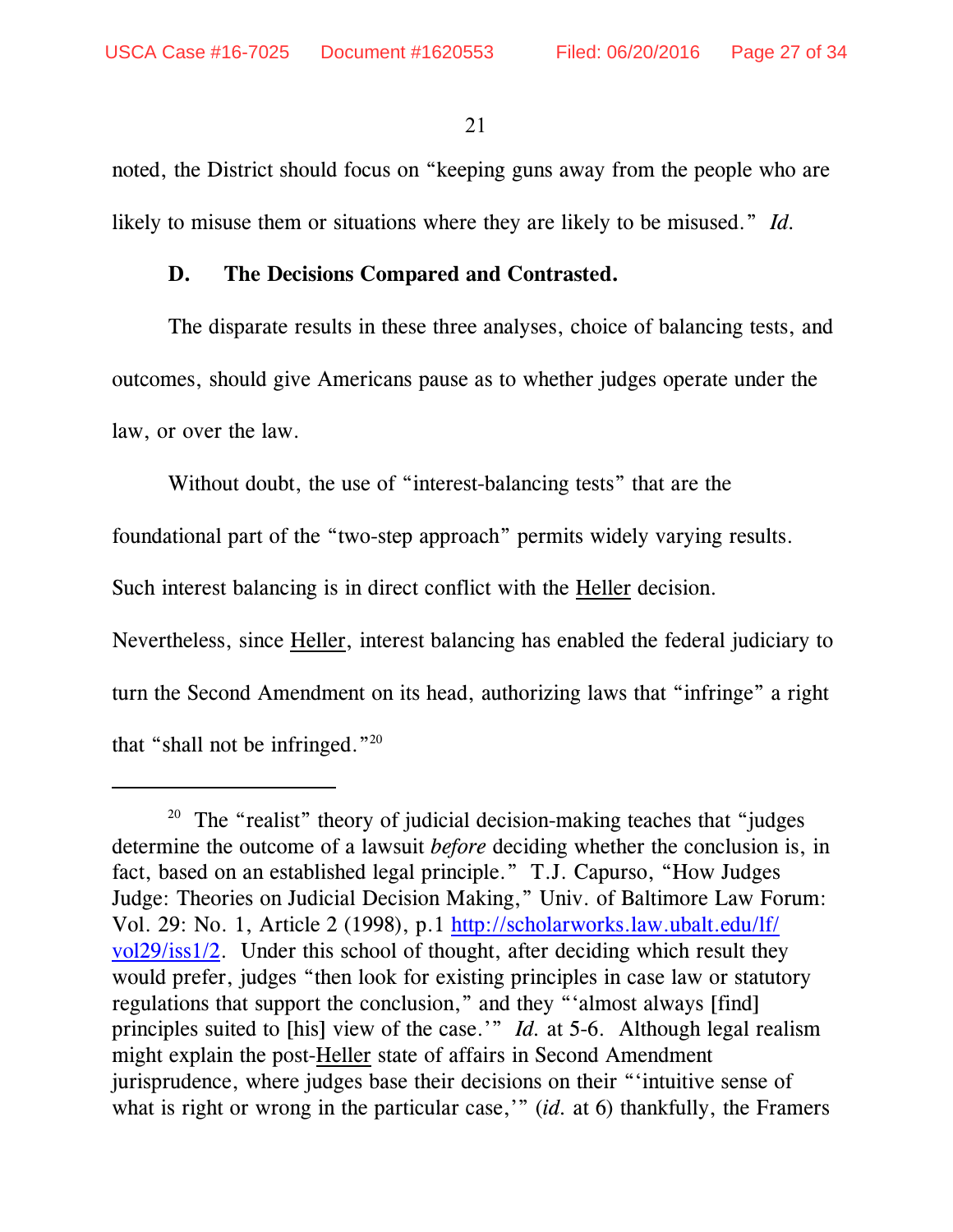In three distinct respects, the opinions of district Judges Scullin, Kollar-Kotelly, and Leon demonstrate that, whatever the balance of interests, the scrutiny employed is wholly subject to the judge's preferences, not any fixed rule of law.

First, the D.C. Circuit's two-step approach in practice does not even require a court to take the first step. The balance struck depends upon how seriously the judge treats his inquiry in step one, assessing the burden and substantiality of the Second Amendment right that is at stake. Judge Leon spent significant effort examining the D.C. licensing scheme under a textual and historic analysis of the Second Amendment right to "carry." Grace at \*10-20. At the end of that analysis, Judge Leon could confidently conclude that the Second Amendment protection of carrying a firearm in public was as vital an element of the right as was possession of a firearm in one's home. *Id.* at \*20. Although Judge Scullin devoted only two paragraphs to step one, he also confidently stated that the Second Amendment interest at stake was "the right ... to carry handguns in public for self-defense." Wrenn, 107 F.Supp.3d at 6. In contrast to both, Judge Kollar-Kotelly was content to "assume, without deciding,

did not make the Second Amendment so malleable.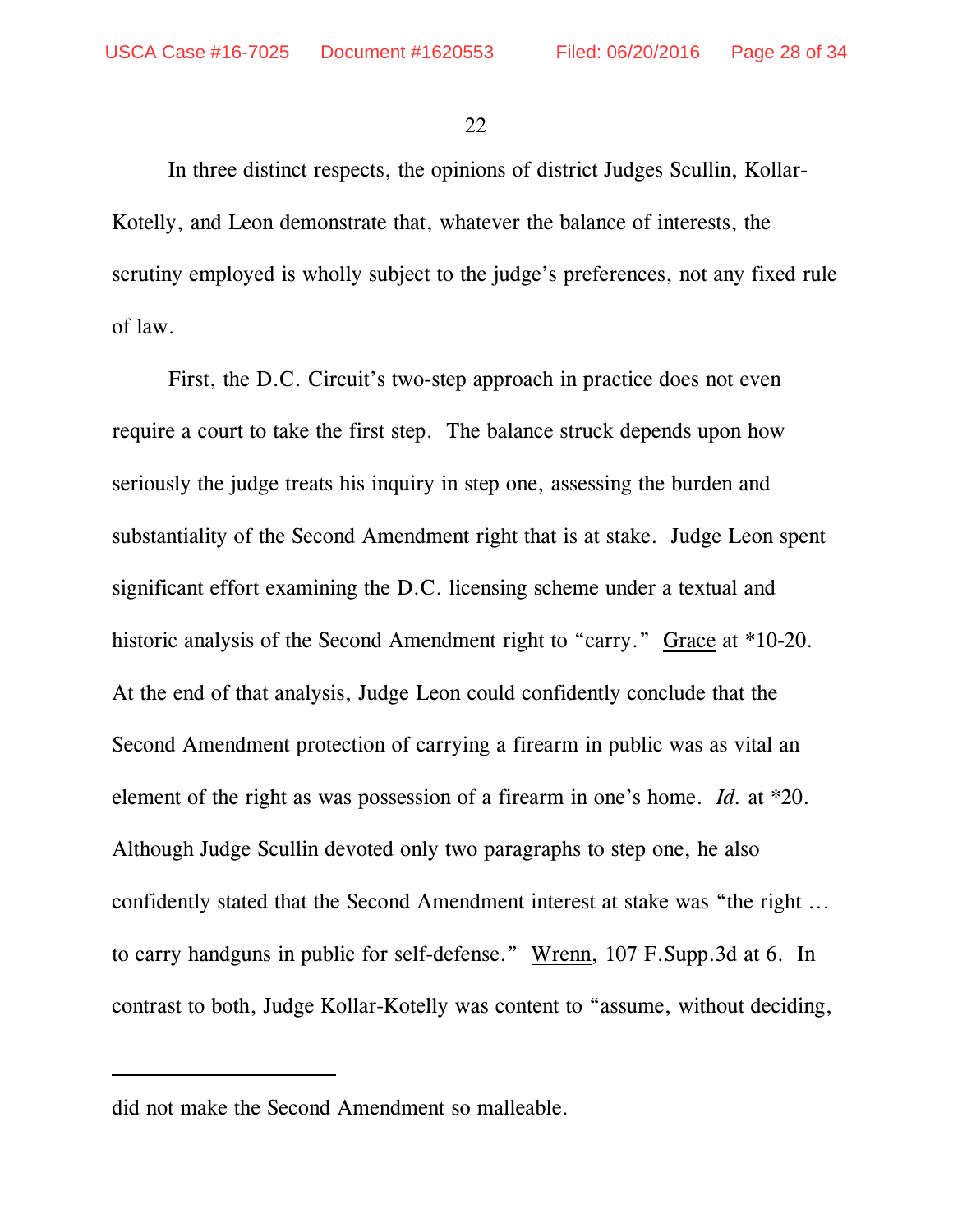solely for the purposes of resolving the pending motion and without suggesting anything about the underlying merits, that the Second Amendment protects a right to carry arms publicly in the District of Columbia." Wrenn, 2016 U.S. Dist. LEXIS at \*18. Having invested no judicial capital in the primary question, it would come as no surprise that, in the end, Judge Kollar-Kotelly was unsure whether the D.C. licensing scheme deserved "any level of scrutiny ... at all." *Id.* at \*22.

Second, there is nothing in the D.C. Circuit's two-step that holds the court to any standard of review. Judge Scullin undertook a *de novo* review as to whether the "good reason" requirement actually supported the District's claim that the law prevented gun violence and promoted gun safety. *See* Wrenn, 107 F.Supp.3d at 9-10. Finding the system's requirement of "good reason/proper reason" broader than necessary, Judge Scullin ruled that the D.C. law did not survive his scrutiny. *Id.* at 11-12. However, Judge Kollar-Kotelly disagreed, not on the ground that she found the permissive standards too broad, but because, deferring to a police report, the "reason" requirements were "reasonable." Wrenn, 2016 U.S. Dist. LEXIS at \*20-21. In contrast, Judge Scullin rejected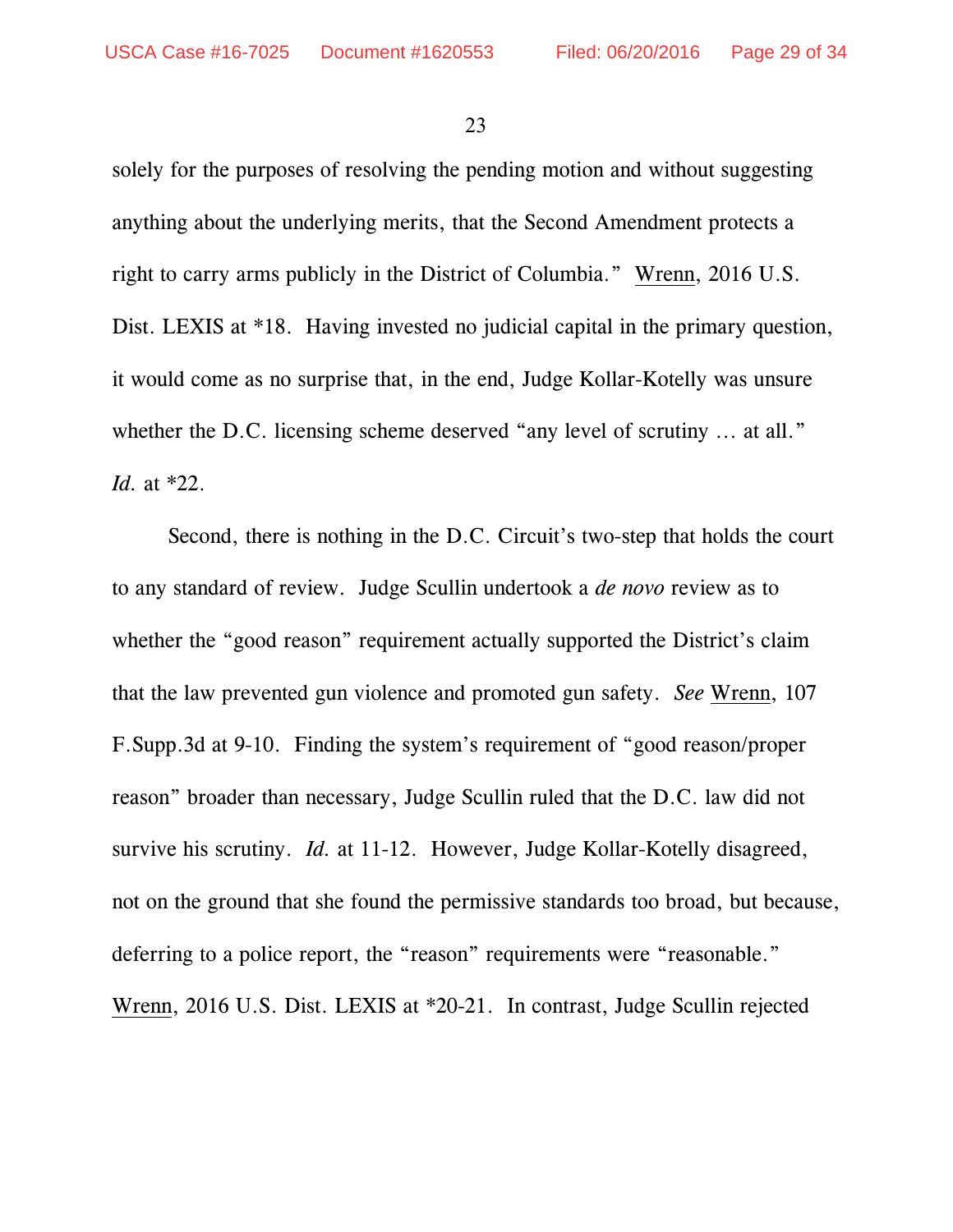the District's contention, concluding that the police "have not established that

relationship." Wrenn, 107 F.Supp.3d at 11.

Third, Judge Scullin placed the burden upon the District's officials, not on

the Second Amendment complainants, concluding:

that Defendants have failed to demonstrate that there is any relationship, let alone a tight fit, between reducing the risk of other members of the public and/or violent crime and the District of Columbia's "good reason"/"proper reason" requirement. [*Id*. at 11.]

Judge Kollar-Kotelly came to just the opposite conclusion:

Plaintiffs must show that it is not likely that *Defendants* will be able to present evidence that will allow the *Court* to find that the *District* could have reasonably concluded that the chosen means serve the identified ends "in a direct and material way." [Wrenn, 2016 U.S. Dist. LEXIS at \*34-35.]

The conflicting opinions of these three judges conclusively demonstrate the truth of the statement in Heller: "A constitutional guarantee subject to future judges' assessments of its usefulness is no constitutional guarantee at all. Constitutional rights are enshrined with the scope they were understood to have when the people adopted them, whether or not future legislatures or (yes) even future judges think that scope too broad." *Id*. at 634-35. An analysis of these three decisions proves that the post-Heller two-step approach has failed to live up to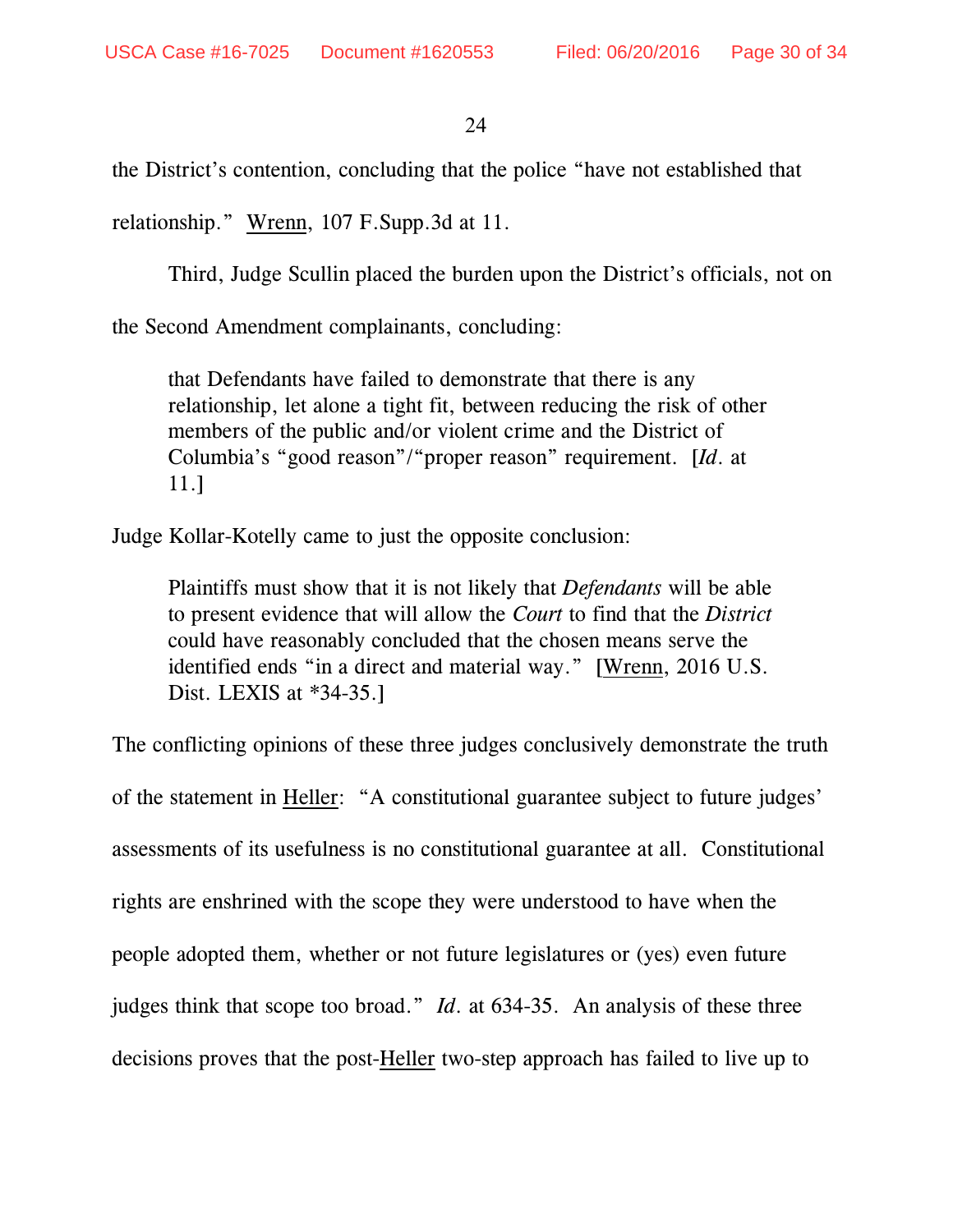the promise that the lower federal courts would make a good faith effort to follow the Heller decision. Such decisions do not reassure the American people that federal judges understand that they are under, not over, the Constitution.

#### **CONCLUSION**

This is an incredibly straightforward case, involving very simple facts, to be decided under the very simple text of the Second Amendment. Instead, through use of this Court's permissive balancing tests, it has been transformed into a complicated case based on all sorts of statistics, possibilities and probabilities, social science evidence, and subjective viewpoints of individual judges. The Second Amendment states that "the right of the People to keep and bear arms shall not be infringed." Plaintiffs are law-abiding American citizens who are clearly part of "the People," and Heller has already said as much. *Id*. at 580. The handguns they would like to bear, as concealed carry, are clearly "arms" protected under the Second Amendment, and Heller has already said as much. *Id.* at 628. And finally, they wish to carry — or "bear" — those arms peacefully in public, a protected activity under the Second Amendment, which Heller has already recognized. *Id*. at 584. Therefore, their right "shall not be infringed." Not a little, not a lot, not at all. If the Constitution is to be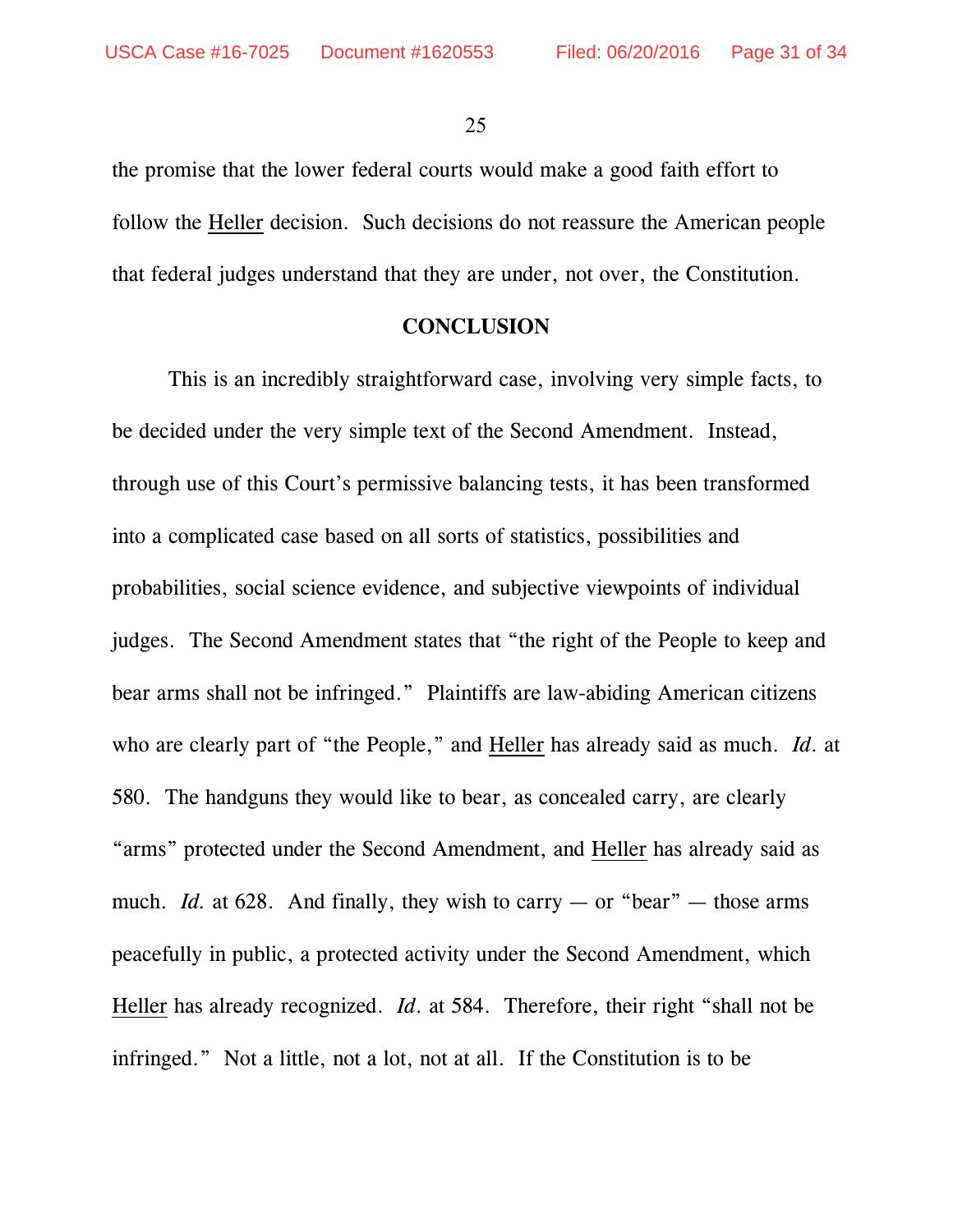followed, rather than circumvented, it really is as simple as that. The judgment

of the district court below should be reversed.

Respectfully submitted,

*/s/ Herbert W. Titus*

MICHAEL CONNELLY HERBERT W. TITUS\* U.S. JUSTICE FOUNDATION ROBERT J. OLSON 932 D Street, Suite 2 WILLIAM J. OLSON Ramona, California 92065 JEREMIAH L. MORGAN Counsel for *Amicus Curiae* JOHN S. MILES U.S. Justice Foundation WILLIAM J. OLSON, P.C.

\*Attorney of record June 20, 2016

370 Maple Avenue West, Suite 4 Vienna, Virginia 22180-5615 (703) 356-5070 Counsel for *Amici Curiae*

\_\_\_\_\_\_\_\_\_\_\_\_\_\_\_\_\_\_\_\_\_\_\_\_\_\_\_\_\_\_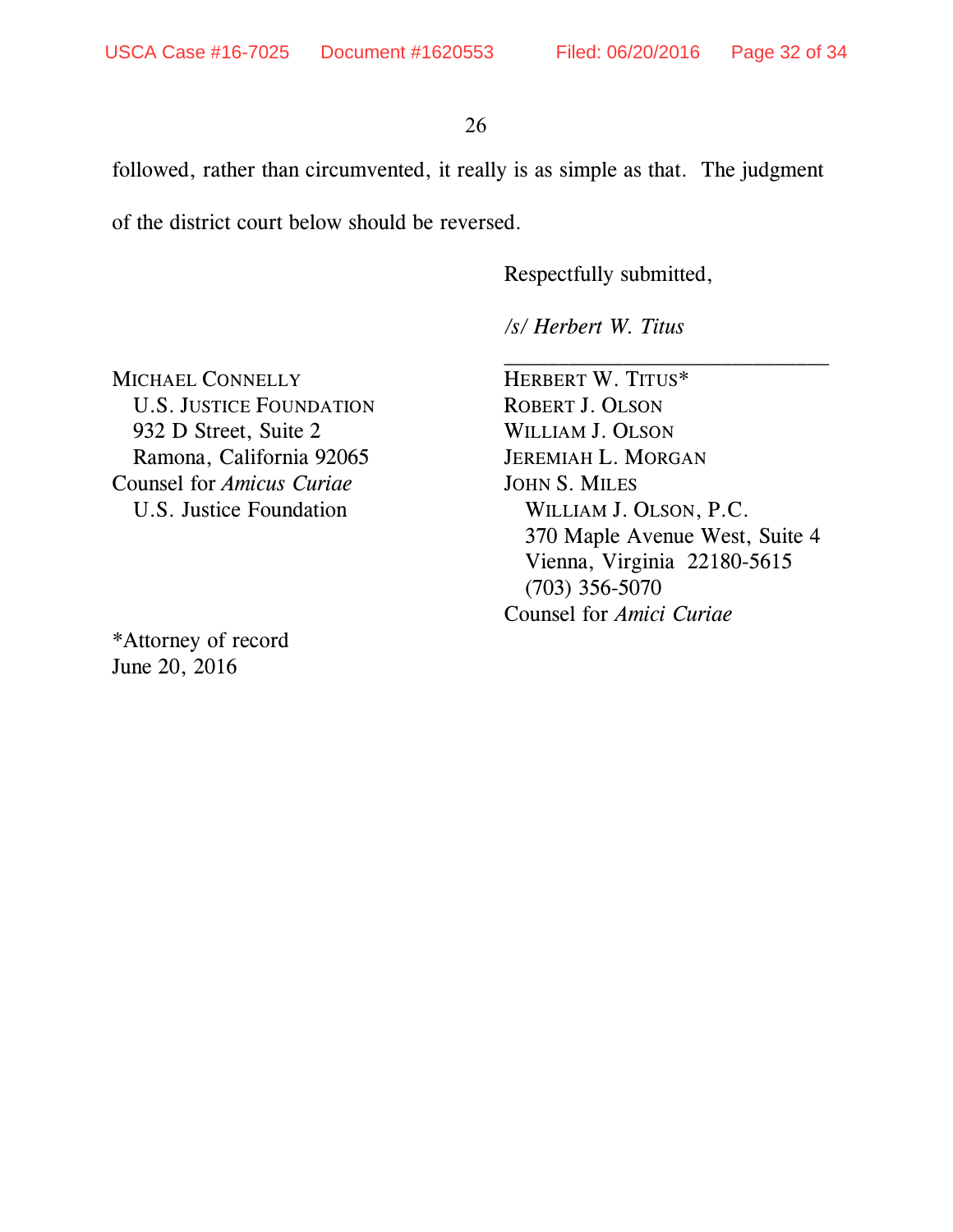# **CERTIFICATE OF COMPLIANCE WITH RULE 32(a)**

#### IT IS HEREBY CERTIFIED:

1. That the foregoing Brief *Amicus Curiae* of Gun Owners of America, Inc., *et al.*, in Support of Appellants and Reversal complies with the type-volume limitation of Rule 32(a)(7)(B), Federal Rules of Appellate Procedure, because this brief contains 5,757 words, excluding the parts of the brief exempted by Rule  $32(a)(7)(B)(iii)$ .

2. This brief complies with the typeface requirements of Fed. R. App. P. 32(a)(5) and the type style requirements of Fed. R. App. P. 32(a)(6) because this brief has been prepared in a proportionally spaced typeface using WordPerfect version 14.0.0.756 in 14-point CG Times.

*/s/ Herbert W. Titus*

Herbert W. Titus Attorney for *Amici Curiae*

 $\overline{\phantom{a}}$  , where  $\overline{\phantom{a}}$ 

Dated: June 20, 2016